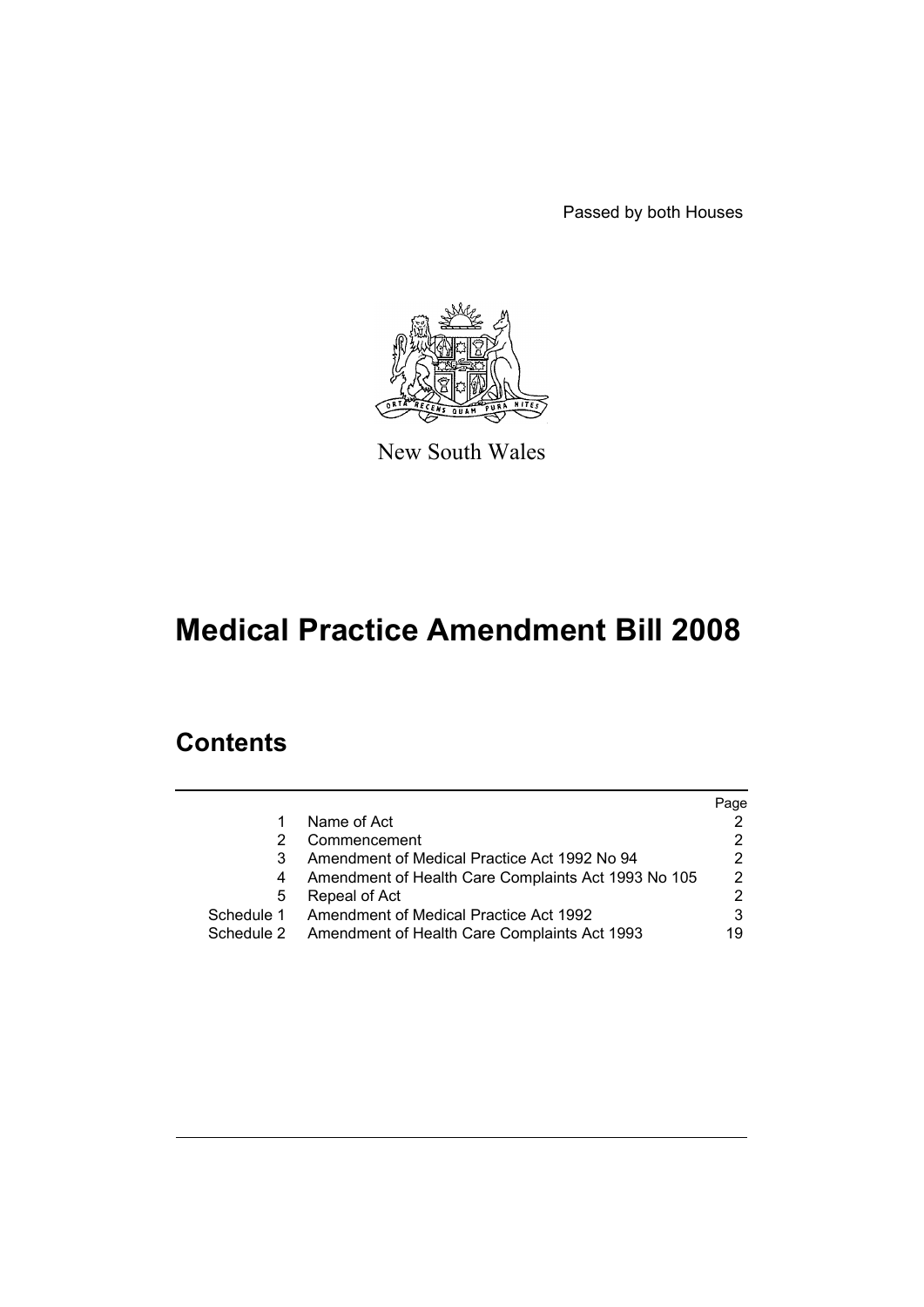*I certify that this public bill, which originated in the Legislative Assembly, has finally passed the Legislative Council and the Legislative Assembly of New South Wales.*

> *Clerk of the Legislative Assembly. Legislative Assembly, Sydney, , 2008*



New South Wales

## **Medical Practice Amendment Bill 2008**

Act No , 2008

An Act to amend the *Medical Practice Act 1992* and the *Health Care Complaints Act 1993* with respect to the principles of administration of and the exercise of disciplinary powers under those Acts; and for other purposes.

*I have examined this bill and find it to correspond in all respects with the bill as finally passed by both Houses.*

*Assistant Speaker of the Legislative Assembly.*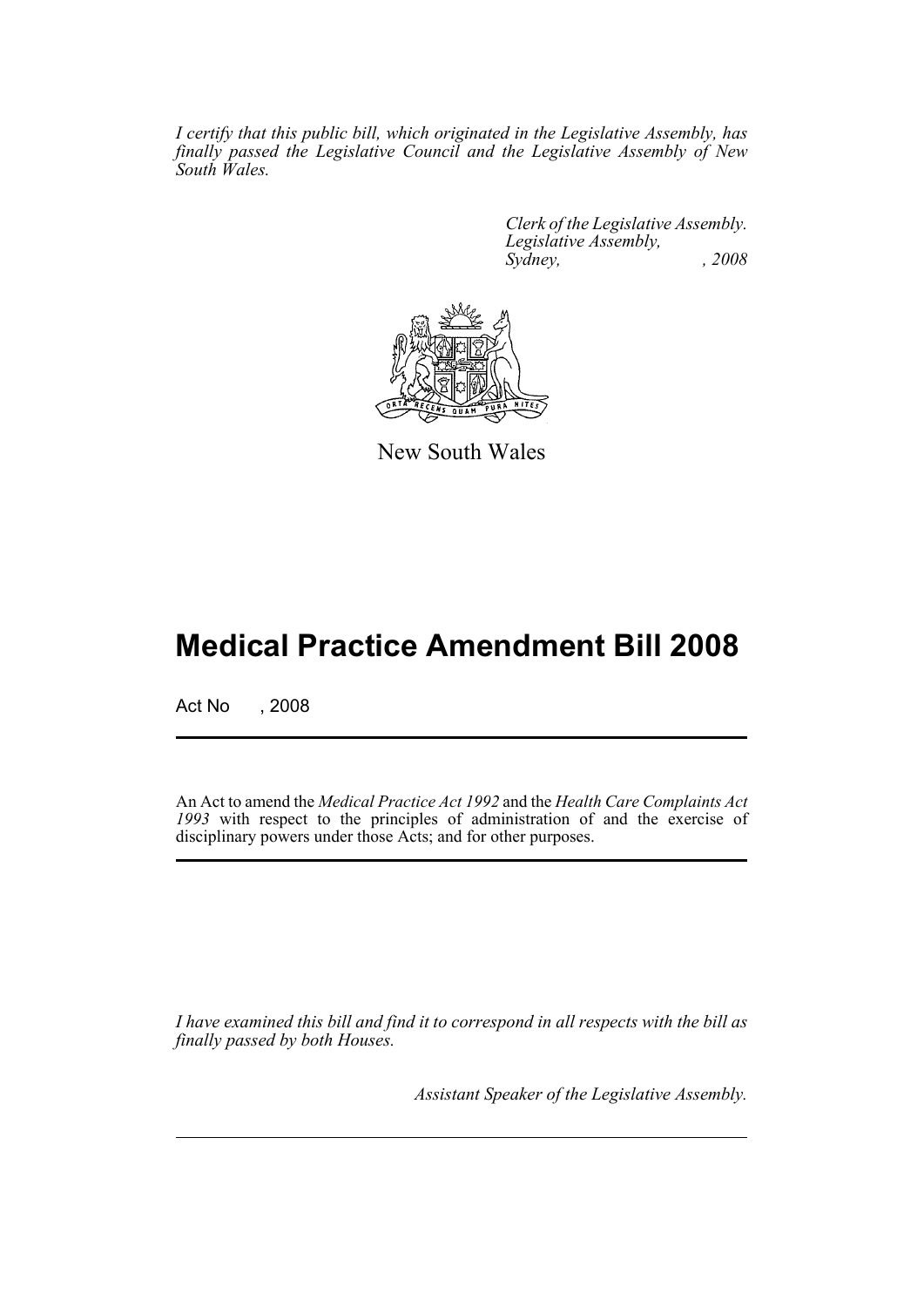### <span id="page-2-0"></span>**The Legislature of New South Wales enacts:**

### **1 Name of Act**

This Act is the *Medical Practice Amendment Act 2008*.

### <span id="page-2-1"></span>**2 Commencement**

This Act commences on a day or days to be appointed by proclamation.

### <span id="page-2-2"></span>**3 Amendment of Medical Practice Act 1992 No 94**

The *Medical Practice Act 1992* is amended as set out in Schedule 1.

### <span id="page-2-3"></span>**4 Amendment of Health Care Complaints Act 1993 No 105**

The *Health Care Complaints Act 1993* is amended as set out in Schedule 2.

### <span id="page-2-4"></span>**5 Repeal of Act**

- (1) This Act is repealed on the day following the day on which all of the provisions of this Act have commenced.
- (2) The repeal of this Act does not, because of the operation of section 30 of the *Interpretation Act 1987*, affect any amendment made by this Act.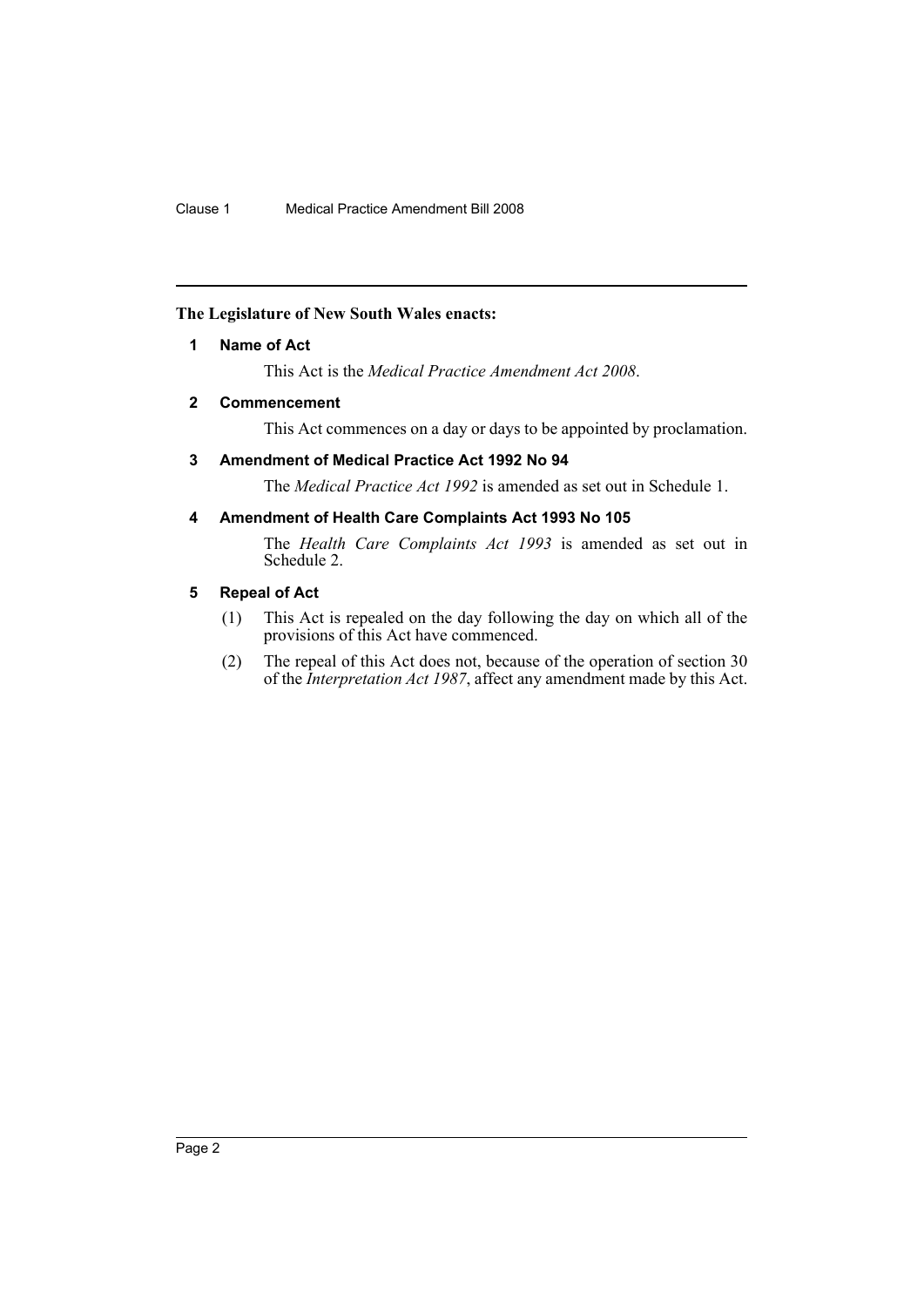Amendment of Medical Practice Act 1992 Schedule 1

### <span id="page-3-0"></span>**Schedule 1 Amendment of Medical Practice Act 1992**

(Section 3)

### **[1] Section 2A**

Omit the section. Insert instead:

### **2A Object and principle of administration of Act**

- (1) The object of this Act is to protect the health and safety of the public.
- (2) The object of this Act is achieved by providing mechanisms designed to ensure that:
	- (a) medical practitioners are fit to practise medicine, and
	- (b) medical students are fit to undertake medical studies and clinical placements.
- (3) In the exercise of functions under this Act the protection of the health and safety of the public is to be the paramount consideration.

### **[2] Section 36 Meaning of "unsatisfactory professional conduct"**

Insert ", whether or not the practitioner has been prosecuted for or convicted of an offence in respect of the contravention" after "regulations" in section 36 (1) (b).

### **[3] Section 37**

Omit the section. Insert instead:

### **37 Meaning of "professional misconduct"**

For the purposes of this Act, *professional misconduct* of a registered medical practitioner means:

- (a) unsatisfactory professional conduct, or
- (b) more than one instance of unsatisfactory professional conduct that, when the instances are considered together, amount to conduct,

of a sufficiently serious nature to justify suspension of the practitioner from practising medicine or the removal of the practitioner's name from the Register.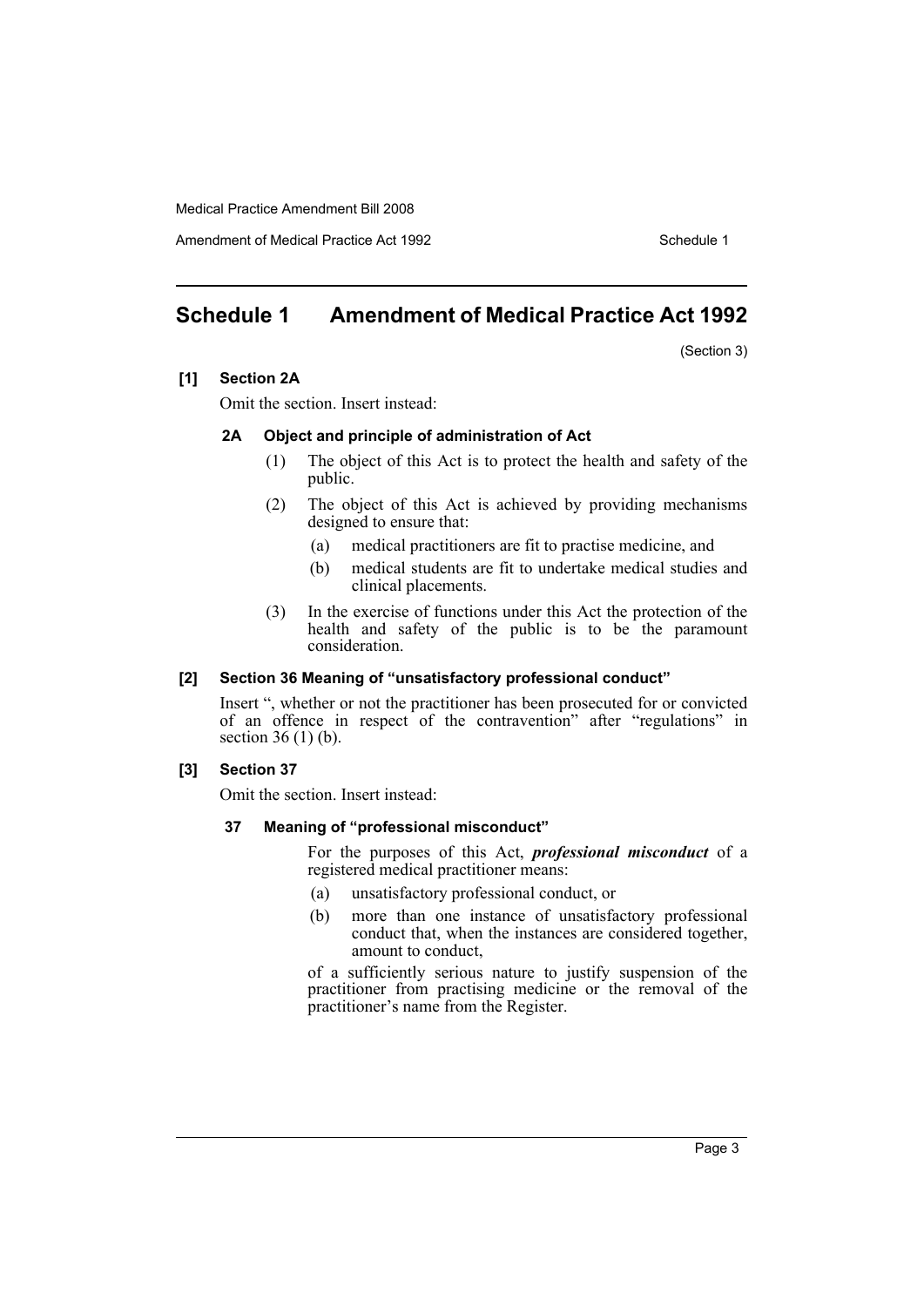Schedule 1 Amendment of Medical Practice Act 1992

### **[4] Section 47**

Insert after section 46:

### **47 Protection of complainants and other persons**

- (1) If a person makes a complaint, and does so in good faith:
	- (a) the making of the complaint does not constitute a breach of professional etiquette or ethics or a departure from accepted standards of professional conduct, and
	- (b) no liability for defamation is incurred because of the complaint, and
	- (c) the making of the complaint does not constitute a ground for civil proceedings for malicious prosecution or for conspiracy.
- (2) The protections given to a complainant by this section extend to:
	- (a) any person who, in good faith, provided the complainant with any information on the basis of which the complaint was made, and
	- (b) any person who, in good faith, was otherwise concerned in the making of the complaint.
- (3) This section does not limit or otherwise affect the operation of section 96 of the *Health Care Complaints Act 1993*.

### **[5] Section 61 General powers to caution, reprimand, counsel etc**

Insert after section 61 (2):

(3) When a Committee or the Tribunal acting under this section makes an order or directs that any condition be imposed on a person's registration, the Committee or Tribunal may order that a contravention of the order or condition will result in the person being deregistered. The order or condition concerned is then a *critical compliance order or condition* under this section.

### **[6] Section 64 Tribunal can suspend or deregister in certain cases**

Insert after section 64 (1):

(1A) The Tribunal must by order direct that a person be deregistered if the Tribunal is satisfied (when it finds on a complaint about the person) that the person has contravened an order or condition of the person's registration that is a critical compliance order or condition under section 61.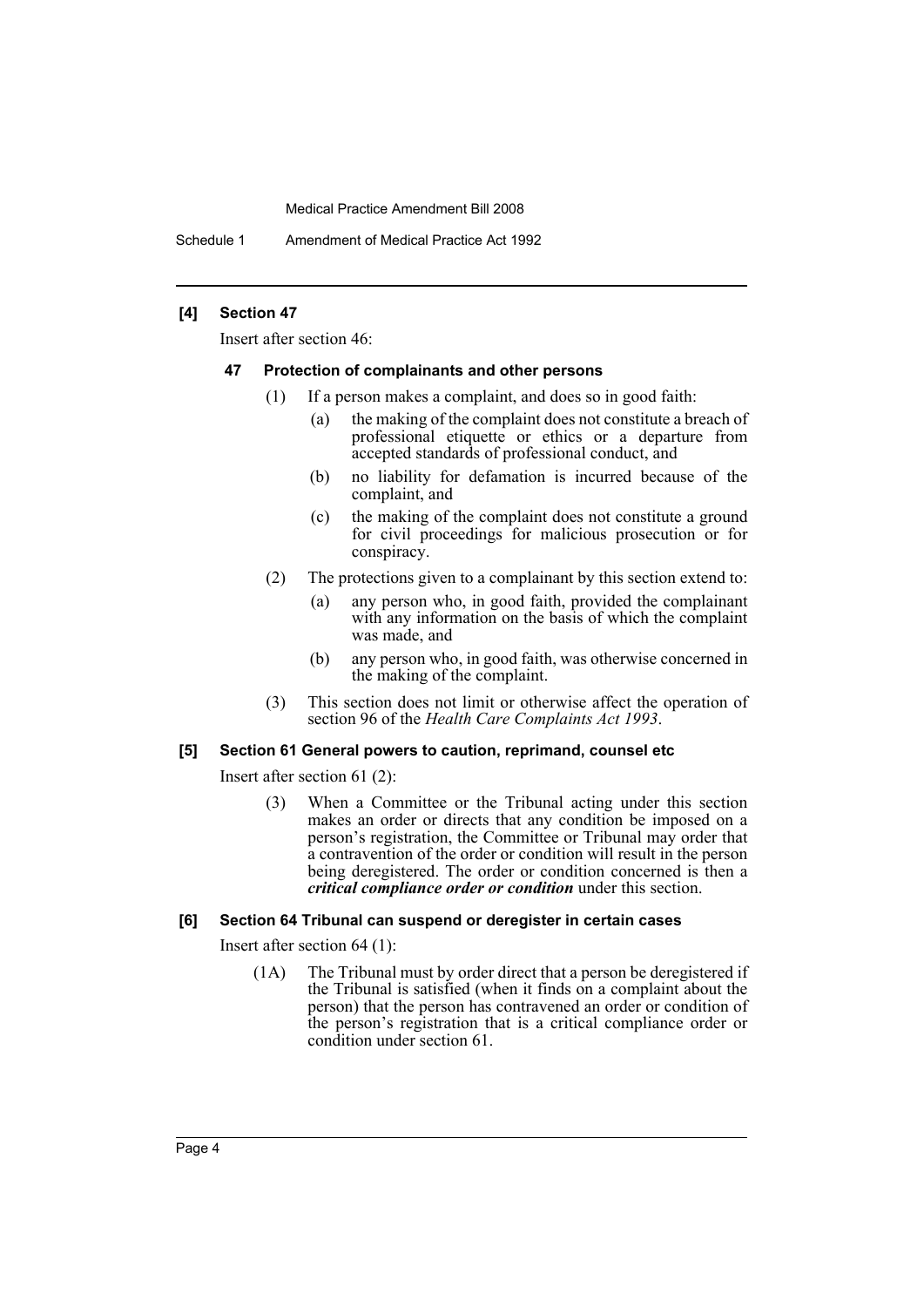Amendment of Medical Practice Act 1992 New York 1992

### **[7] Section 64 (2A)**

Omit "order under subsection (1)".

Insert instead "order under this section".

### **[8] Section 66**

Omit the section. Insert instead:

### **66 Suspension or conditions to protect the public**

- (1) The Board must, if at any time it is satisfied that it is appropriate to do so for the protection of the health or safety of any person or persons (whether or not a particular person or persons) or if satisfied that the action is otherwise in the public interest:
	- (a) by order, suspend a registered medical practitioner from practising medicine for such period (not exceeding 8 weeks) as is specified in the order, or
	- (b) impose on a registered medical practitioner's registration such conditions relating to the practitioner's practising medicine as the Board considers appropriate.
- (2) If at any time the Board is satisfied that a registered medical practitioner has contravened an order or condition of the practitioner's registration that is a critical compliance order or condition under section 61, the Board must:
	- (a) by order suspend the practitioner from practising medicine until a complaint concerning the matter is dealt with by the Tribunal, and
	- (b) refer the matter to the Tribunal as a complaint.
- (3) The Board may take action under this section:
	- (a) whether or not a complaint has been made or referred to the Board about the practitioner, and
	- (b) whether or not proceedings in respect of such a complaint are before a Committee or the Tribunal.
- (4) Without limiting the conditions that may be imposed under subsection  $(1)$   $(b)$ , the Board may (for the purpose of having the professional performance of a registered medical practitioner assessed under Part 5A) impose a condition requiring the practitioner to take part in the assessment, but such a condition has no effect unless and until the Commission concurs with the imposition of the condition.
- (5) The Board is to give written notice of any action taken under this section to the practitioner concerned.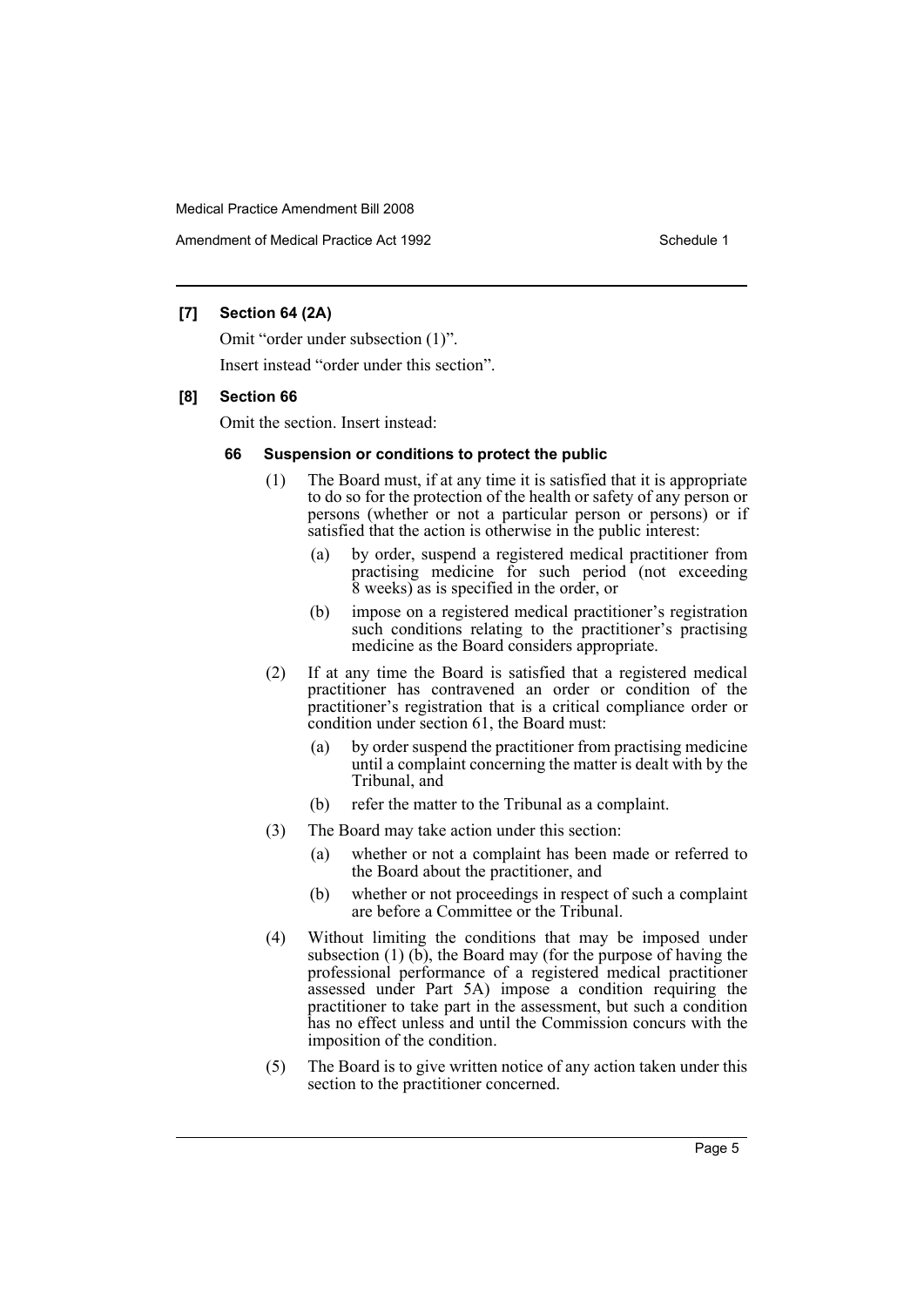Schedule 1 Amendment of Medical Practice Act 1992

(6) If the Board delegates any function of the Board under this section to a group of 2 or more persons, at least one of those persons must be a person who is not a registered medical practitioner.

### **[9] Section 66AA**

Insert after section 66:

### **66AA Audio recording of meeting**

- (1) The Board must cause an audio recording to be made of any proceedings of the Board in connection with the consideration by the Board of the exercise (including proposed exercise) of any function under this Division in respect of a registered medical practitioner:
	- (a) during which the practitioner (or the practitioner's adviser) is present, or
	- (b) during which a person other than a member of the Board or a staff member of the Board is present and gives the Board oral information relevant to the Board's consideration.
- (2) A recording under this section is not admissible in evidence in any civil or criminal proceedings in a court of law (other than proceedings for an offence under this Act) or in an inquest or inquiry under the *Coroners Act 1980*.

### **[10] Section 66A Power to remove or alter conditions or terminate suspension**

Omit section 66A (1). Insert instead:

- (1) The Board may, at any time:
	- (a) by order, shorten or terminate a period of suspension imposed by the Board under this Division, or
	- (b) alter or remove conditions imposed under this Division.
- (1A) The Board may, at any time after taking action under section 66 with respect to a registered medical practitioner (*the original action*), take any other action it could have taken under that section at the time of taking the original action.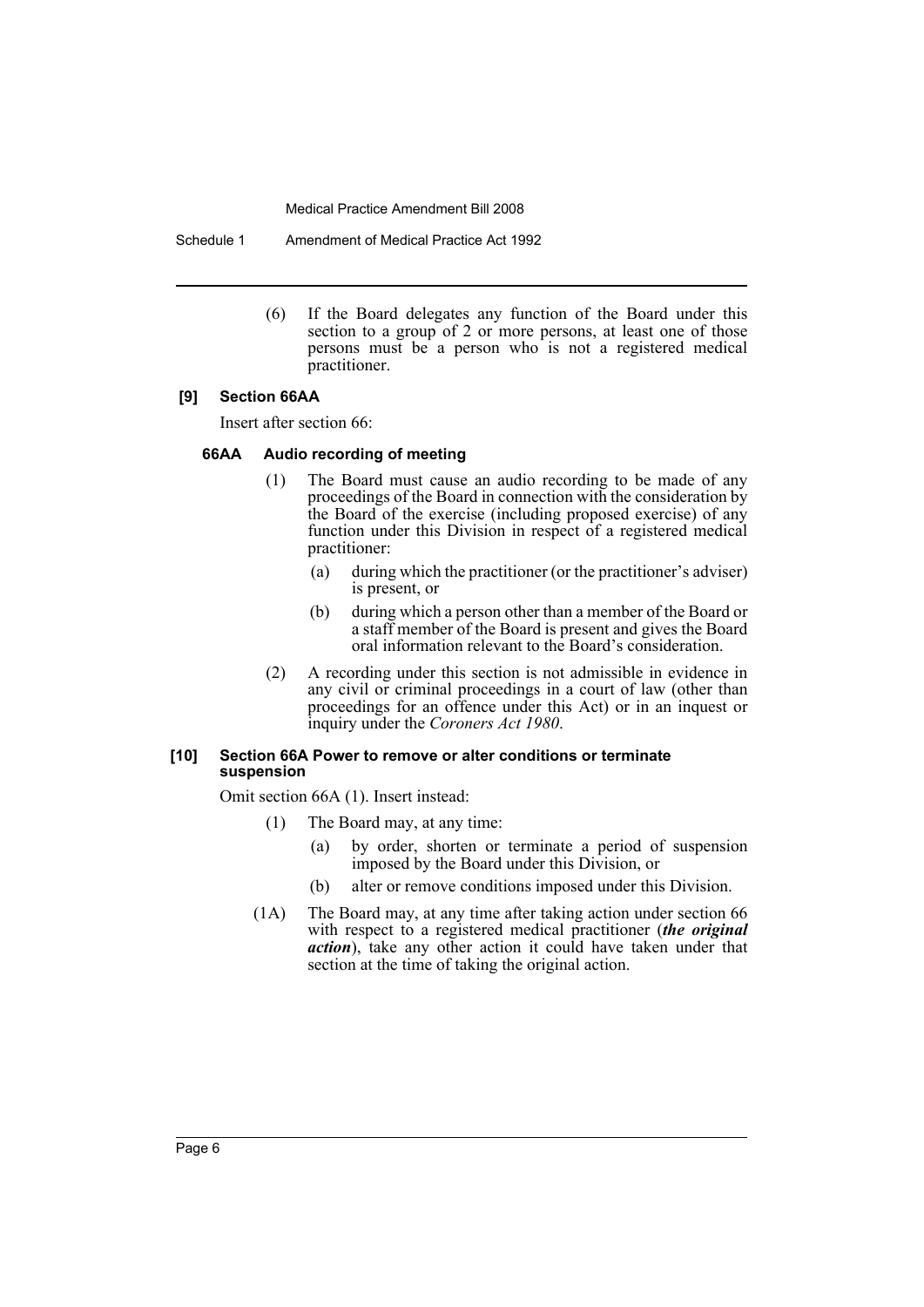Amendment of Medical Practice Act 1992 New York 1992

### **[11] Section 66AB**

Insert before section 66B:

### **66AB Review of certain decisions**

- (1) A registered medical practitioner may apply to the Board for the review of a decision of the Board under section 66 or 66A to:
	- (a) suspend the practitioner from practising medicine, or
	- (b) impose conditions on the practitioner's registration or alter any such conditions.
- (2) On receiving an application for review, the Board:
	- (a) may refuse to reconsider its decision if, in the opinion of the Board, the application is frivolous or vexatious, or
	- (b) must otherwise reconsider its decision, and in so doing is to consider any new evidence or material submitted by the practitioner or that the Board reasonably considers is relevant.
- (3) Following its reconsideration of a decision, the Board may affirm or vary the decision or set it aside and take any action the Board has the power to take under section 66.

### **[12] Section 66B Referral of matter to Commission**

Insert after section 66B (1):

(1A) The Board may (despite any other Act or law) provide to the Commission any information obtained by the Board in connection with the exercise of functions under section 66 (including any information, copies of documents or evidence obtained under section 69B and a copy of any recording made under section 66AA) in respect of a matter that the Board refers to the Commission under this section.

### **[13] Section 66B (5)**

Omit the subsection. Insert instead:

- (5) This section does not apply if the Board takes action against a registered medical practitioner under section 66:
	- (a) because the Board is of the opinion that the practitioner suffers from an impairment, or
	- (b) that is action of a kind referred to in section 66 (4).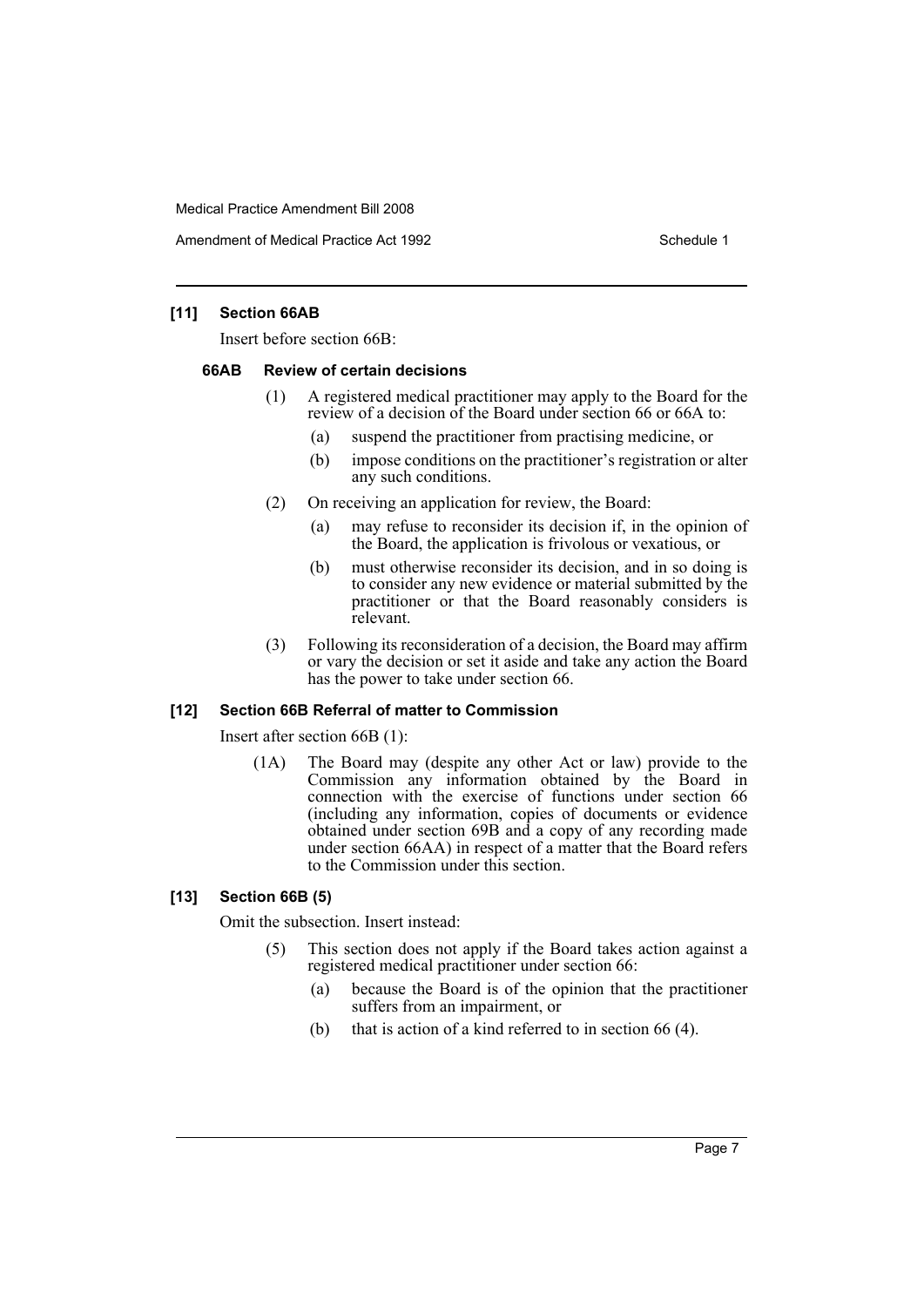Schedule 1 Amendment of Medical Practice Act 1992

### **[14] Section 66BA**

Insert after section 66B:

### **66BA Special provision—performance assessment**

- (1) If the Commission concurs with the proposed imposition by the Board under section 66 (4) of a condition on a registered medical practitioner's registration requiring the practitioner to take part in a performance assessment under Part 5A, the matter giving rise to the proposal:
	- (a) is to be dealt with by way of performance assessment under Part 5A, and
	- (b) may, if the Board and the Commission agree, also be dealt with by the Commission as a complaint against the practitioner.
- (2) If the Commission does not concur with the imposition of such a condition, the matter giving rise to the proposal is to be dealt with by the Commission as a complaint against the practitioner.
- (3) The Board may (despite any other Act or law) provide to the Commission any information obtained by the Board in connection with the exercise of functions under section 66 (including any information, copies of documents or evidence obtained under section 69B and a copy of any recording made under section 66AA) in respect of a matter to be dealt with by the Commission under this section.
- (4) If a matter is to be dealt with under this section by way of performance assessment under Part 5A, it may be so dealt with despite anything to the contrary in section 86D.
- (5) If a matter is to be dealt with under this section as a complaint, the Board is to refer the matter to the Commission and the matter is to be dealt with by the Commission as a complaint made to the Commission against the practitioner concerned.
- (6) The Commission is to investigate the complaint or cause it to be investigated and, as soon as practicable after it has completed its investigation, refer the complaint to a Committee or the Tribunal.
- (7) Section 52 (Serious complaints must be referred to Tribunal) applies in respect of any such action by the Commission.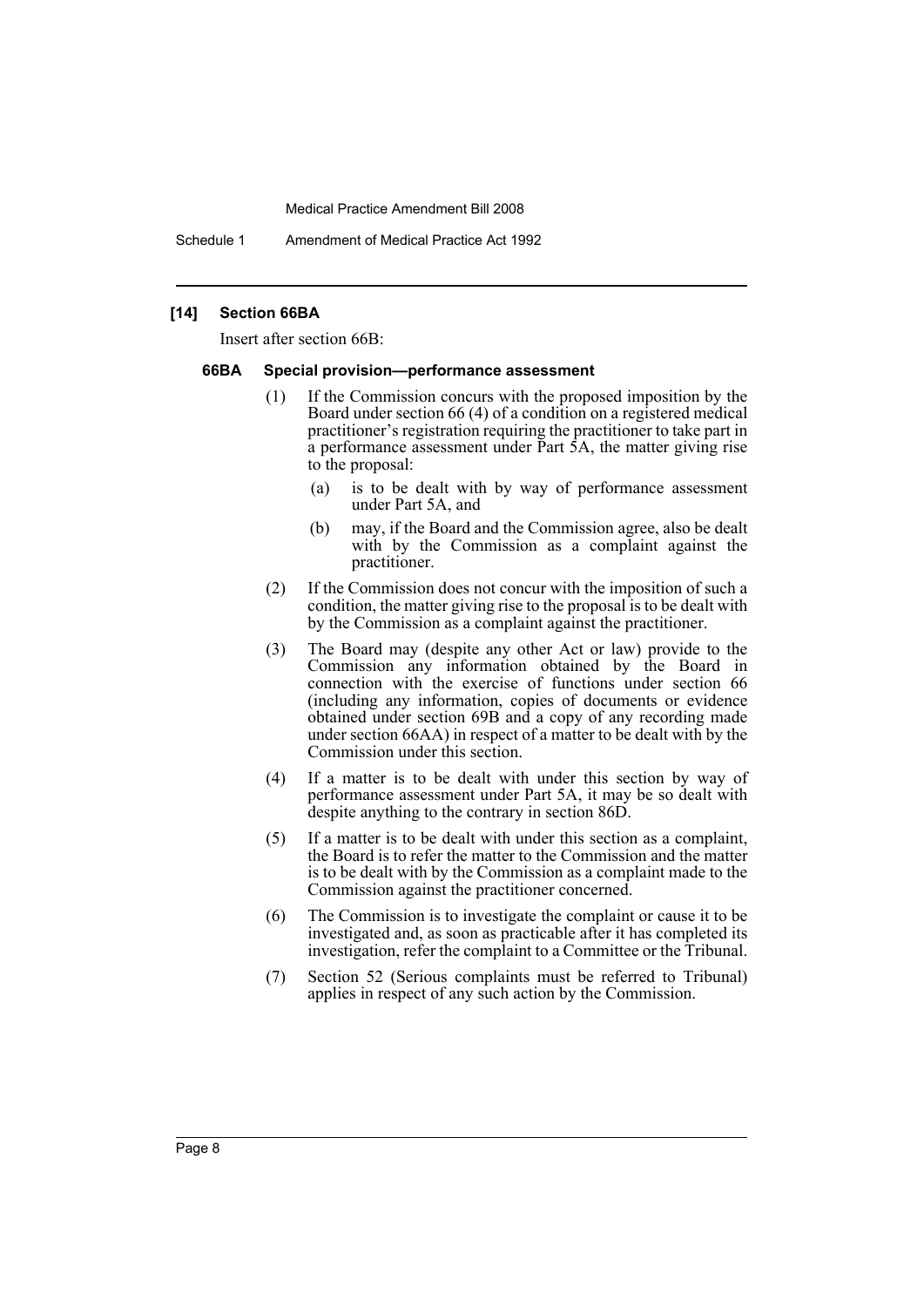Amendment of Medical Practice Act 1992 New York 1992

### **[15] Section 67 Extension of suspension**

Omit section 67 (a). Insert instead:

(a) the Chairperson or a Deputy Chairperson is satisfied, on the basis of information provided by the Board, that there is no material change in the circumstances that gave rise to the making of the order imposing the suspension and has approved the extension in writing, and

### **[16] Section 68**

Omit the section. Insert instead:

### **68 Expiry or termination of suspension**

On the expiry or termination of a period of suspension imposed under this Division, the person's rights and privileges as a registered medical practitioner are revived, subject to any other action taken by the Board under this Division or any order of the Tribunal on a complaint that is referred to the Tribunal.

### **[17] Section 69B**

Insert after section 69A:

### **69B Powers of Board to obtain information, records and evidence**

- (1) If the Board is of the opinion that a person is capable of giving information, producing documents (including medical records) or giving evidence that would assist the Board in making a determination with respect to any action taken or proposed to be taken by the Board under this Division, the Board may, by notice in writing given to the person, require the person to do any one or more of the following:
	- (a) to give the Board, in writing signed by the person (or, in the case of a corporation, by a competent officer of the corporation), within the time and in the manner specified in the notice, any such information of which the person has knowledge,
	- (b) to produce to the Board, in accordance with the notice, any such documents,
	- (c) to appear before the Board or a member of staff of the Board authorised by the President or Deputy President of the Board at a time and place specified in the notice that is reasonable and give any such evidence, either orally or in writing, and produce any such documents.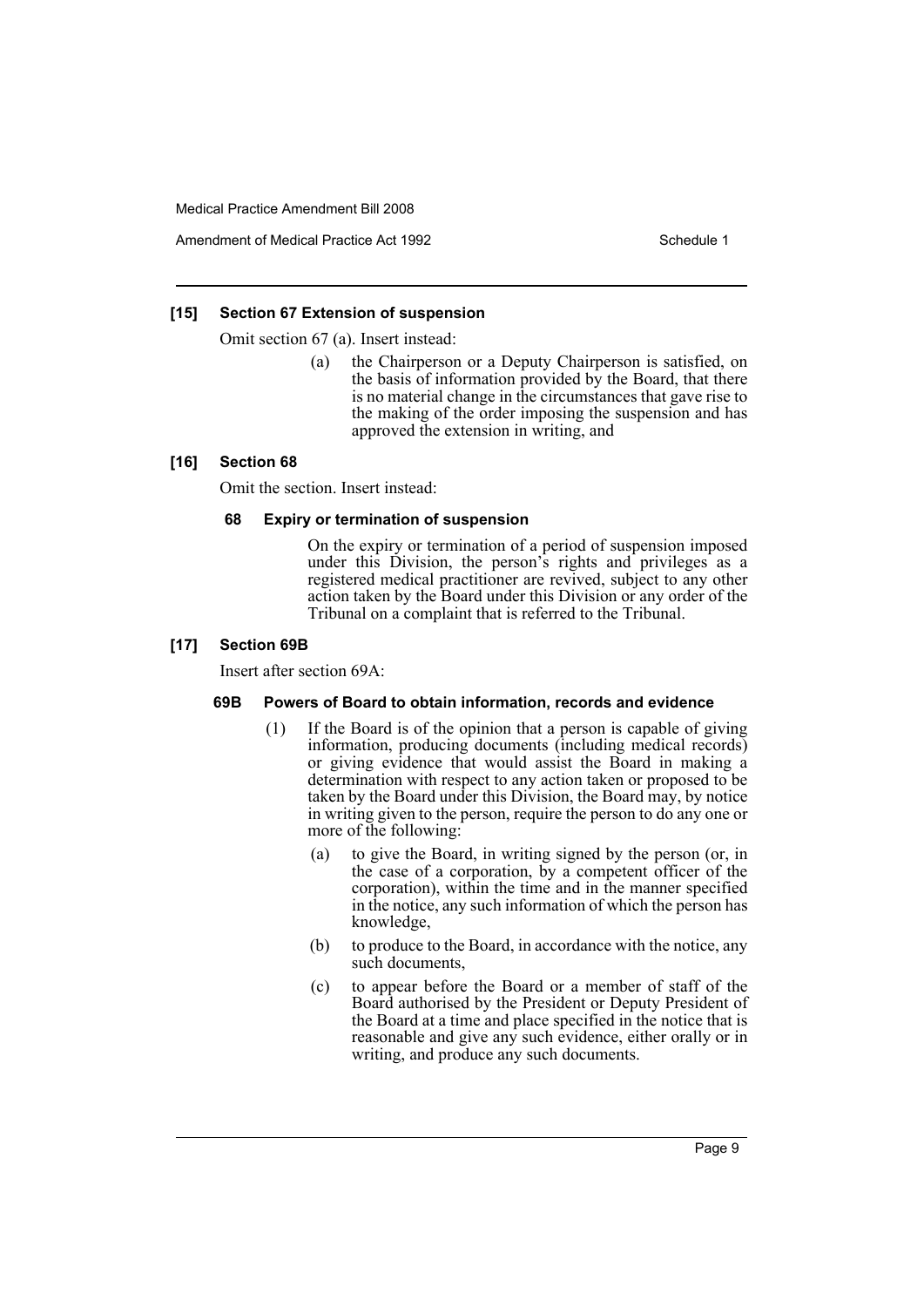- (2) Information and documents may be given or provided to the Board in compliance with this section despite any other Act or law.
- (3) A person who is subject to a requirement made under subsection (1) must not:
	- (a) without reasonable excuse, fail to comply with the requirement, or
	- (b) in purported compliance with the requirement, provide information, documents or evidence knowing the information, documents or evidence to be false or misleading in a material particular.

Maximum penalty: 20 penalty units.

### **[18] Part 4, Division 7**

Insert after Division 6 of Part 4:

### **Division 7 Reportable misconduct**

### **71A Reportable misconduct**

- (1) A registered medical practitioner commits *reportable misconduct* in the following circumstances:
	- (a) if he or she practises medicine while intoxicated by drugs (whether lawfully or unlawfully administered) or alcohol,
	- (b) if he or she practises medicine in a manner that constitutes a flagrant departure from accepted standards of professional practice or competence and risks harm to some other person,
	- (c) if he or she engages in sexual misconduct in connection with the practice of medicine.
- (2) A registered medical practitioner who believes, or ought reasonably to believe, that some other registered medical practitioner has committed reportable misconduct must, as soon as practicable, report the conduct to the Board.

**Note.** Pursuant to sections 36 (1) (b) and 37, failure to comply with this section will constitute either unsatisfactory professional conduct or professional misconduct.

- (3) A report under this section:
	- (a) is to be made and dealt with in the same way as a complaint, and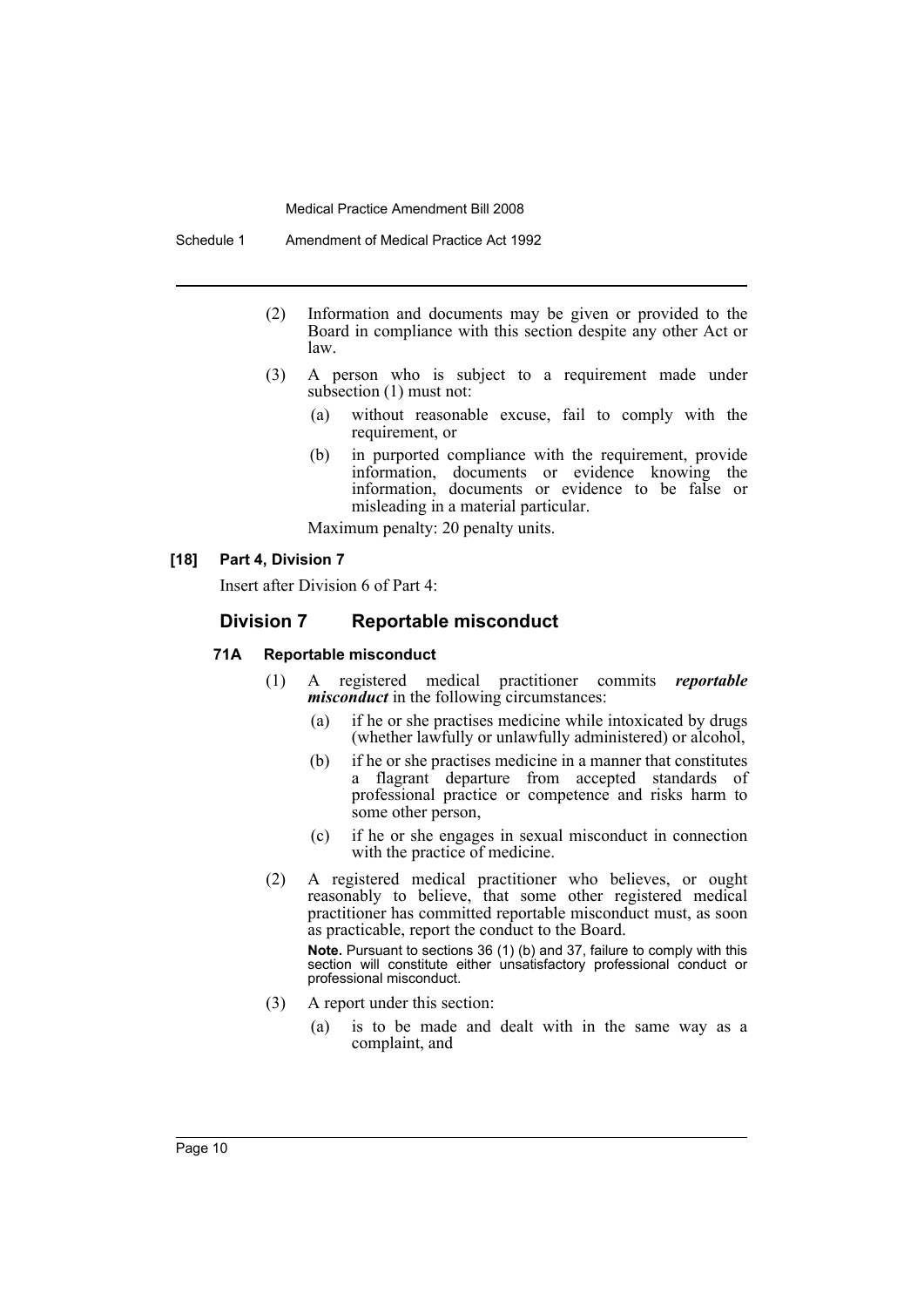Amendment of Medical Practice Act 1992 New York 1992

(b) is taken to be a complaint, both for the purposes of this Part and for the purposes of sections 96 and 98 of the *Health Care Complaints Act 1993*.

### **[19] Section 94A Inquiry into review application**

Insert after section 94A (2):

(3) In addition to any other matter that the review may take into account, the review must take into account any complaint made or notified to the Board about the person, whether the complaint was made or notified before or after the making of the order that is the subject of the review and whether or not the complaint was referred under Division 3 of Part 4 or any other action was taken on the complaint.

### **[20] Section 95A**

Insert after section 95:

### **95A Appeal on point of law**

- (1) Without affecting any right of appeal under section 95, a registered medical practitioner who is the subject of action taken by the Board under section 66, 66A or 66AB may appeal with respect to a point of law to the Chairperson of the Tribunal or a Deputy Chairperson nominated by the Chairperson.
- (2) An appeal under this section does not operate to stay the effect of the Board's decision unless the Chairperson or Deputy Chairperson otherwise orders.
- (3) The Board must not make any decision that is inconsistent with the Chairperson's or Deputy Chairperson's determination with respect to a point of law under this section.
- (4) A registered medical practitioner may not make an application to the Supreme Court for judicial review of action taken by the Board under section 66, 66A or 66AB, being an application alleging any error of law, until an appeal under this section in respect of the point of law concerned has been made and disposed of.

### **[21] Section 127A Practitioners to submit annual return**

Insert after section 127A (1):

(1A) A registered medical practitioner must include with each return furnished to the Board under this section such of the following documents as may be necessary for the purpose of demonstrating that the medical practitioner has complied with section 19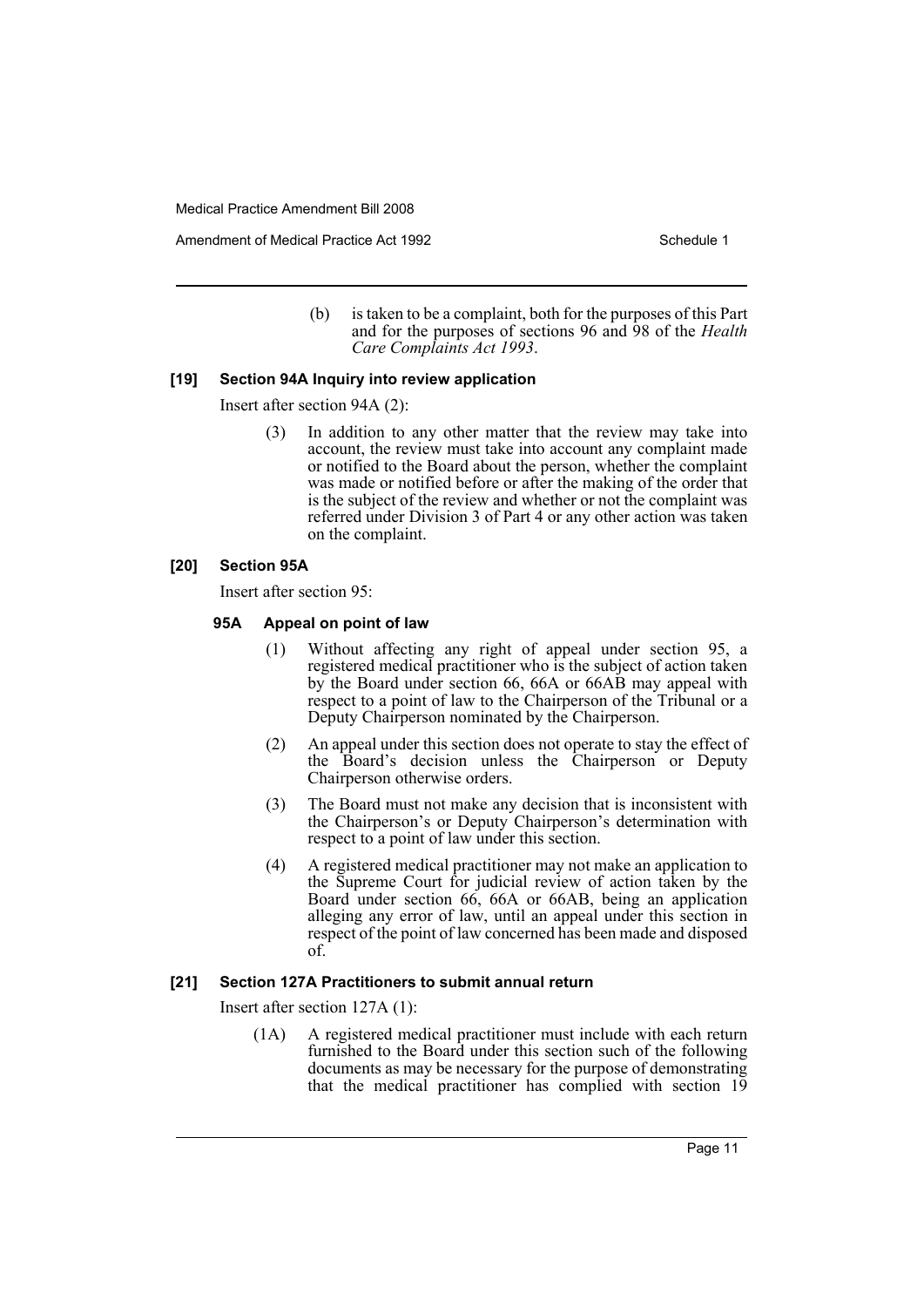(Medical practitioners must be covered by approved professional indemnity insurance) of the *Health Care Liability Act 2001* in respect of medical practice during the return period or was not required to comply with that section:

- (a) a copy of a certificate or policy of insurance for professional indemnity insurance cover held by the practitioner,
- (b) such documents as the Board indicates (by guidelines published by the Board) will be accepted by the Board as demonstrating that the practitioner is not required to comply with that section.

### **[22] Section 127C**

Omit the section. Insert instead:

### **127C Board may require further information from practitioner**

- (1) The Board may, by written notice to a registered medical practitioner, require the practitioner to provide to the Board, within a reasonable period specified in the notice, further information about any complaint or other matter concerning the practitioner that has come to the attention of the Board.
- (2) The Board may, for the purpose of facilitating the exercise of its functions under section 191B, by written notice to a registered medical practitioner, require the practitioner to provide to the Board, within a reasonable period specified in the notice, any of the following:
	- (a) details of any employer of the practitioner during the period or periods specified in the notice,
	- (b) details of the chief executive officer (however described) of any public health organisation in respect of which the practitioner is or was a visiting practitioner or is or was otherwise accredited during the period or periods specified in the notice,
	- (c) details of the chief executive officer (however described) of any private hospital or day procedure centre in respect of which the practitioner is or was accredited during the period or periods specified in the notice,
	- (d) details of the chief executive officer (however described) of any nursing home (within the meaning of the *Public Health Act 1991*) in respect of which the practitioner is or was accredited during the period or periods specified in the notice.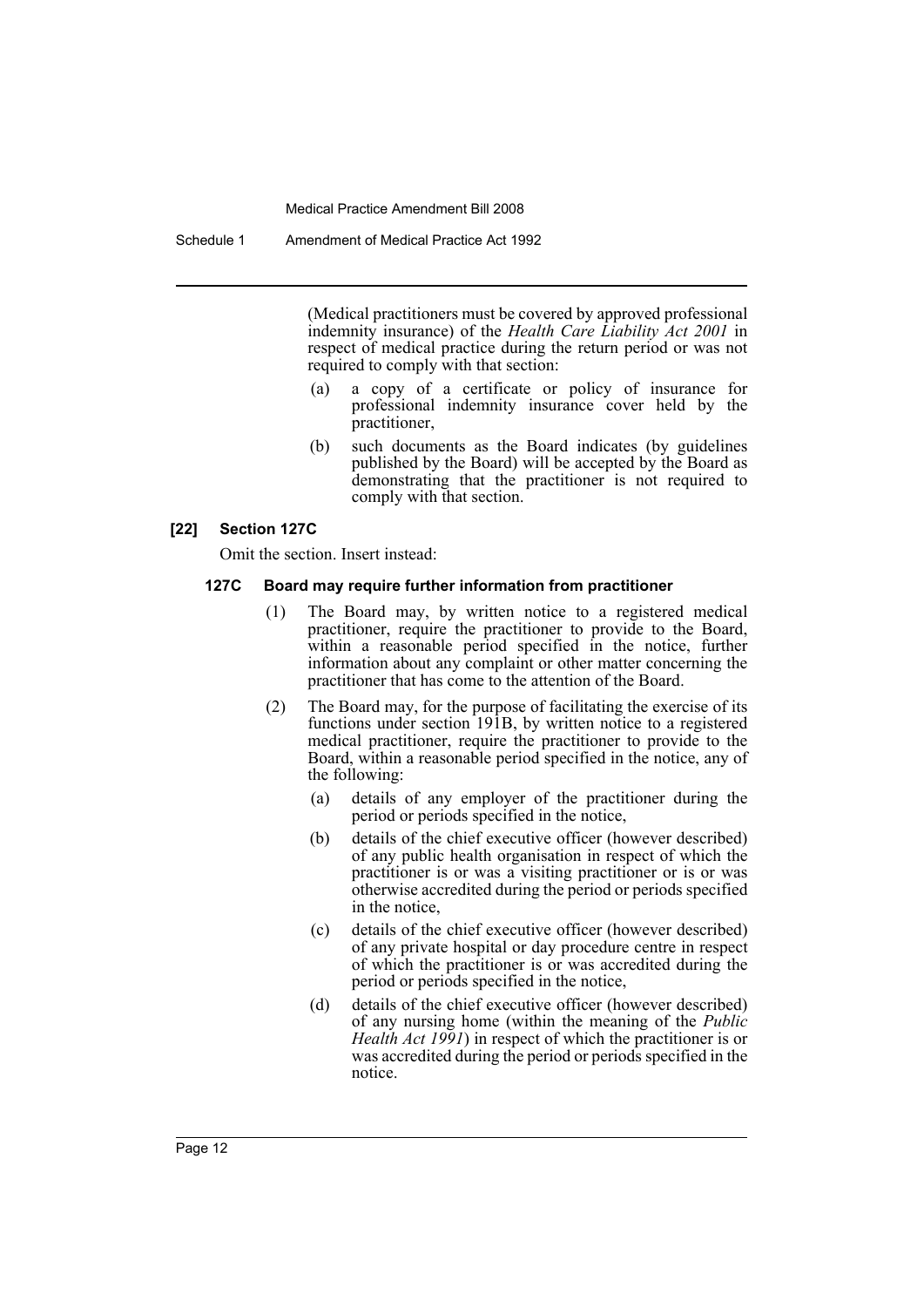- (3) A registered medical practitioner must not:
	- (a) without reasonable excuse, fail to comply with a requirement under this section, or
	- (b) in purported compliance with a requirement under this section, provide information knowing it to be false or misleading in a material particular.

Maximum penalty: 20 penalty units.

### **[23] Part 10, Division 1A**

Insert after section 140:

### **Division 1A Proceedings of the Board**

### **140A Other matters to be taken into account**

In the exercise of any of its functions under Division 3 or 5 of Part 4 with respect to a complaint about a registered medical practitioner, the Board is to have regard to any of the following matters, to the extent the Board reasonably considers the matter to be relevant to the complaint:

- (a) any other complaint about the practitioner that has been made or notified to the Board, including a complaint:
	- (i) in respect of which the Board or the Commission has determined no further action should be taken, and
	- (ii) that is not required to be referred, or that the Board or the Commission decides not to refer, under Division 3 of Part 4,
- (b) any previous finding or determination of a professional standards committee or a tribunal constituted under a health registration Act in respect of the practitioner,
- (c) any written report made by an assessor following an assessment of the practitioner's professional performance under Part 5A,
- (d) any recommendation made, or written statement of decision on a performance review provided, by a Performance Review Panel following a review of the practitioner's professional performance under that Part.

### **140B Exercise of functions with consent**

(1) The Board may exercise any of its functions under this Act with respect to a registered medical practitioner with the consent in writing of the practitioner concerned.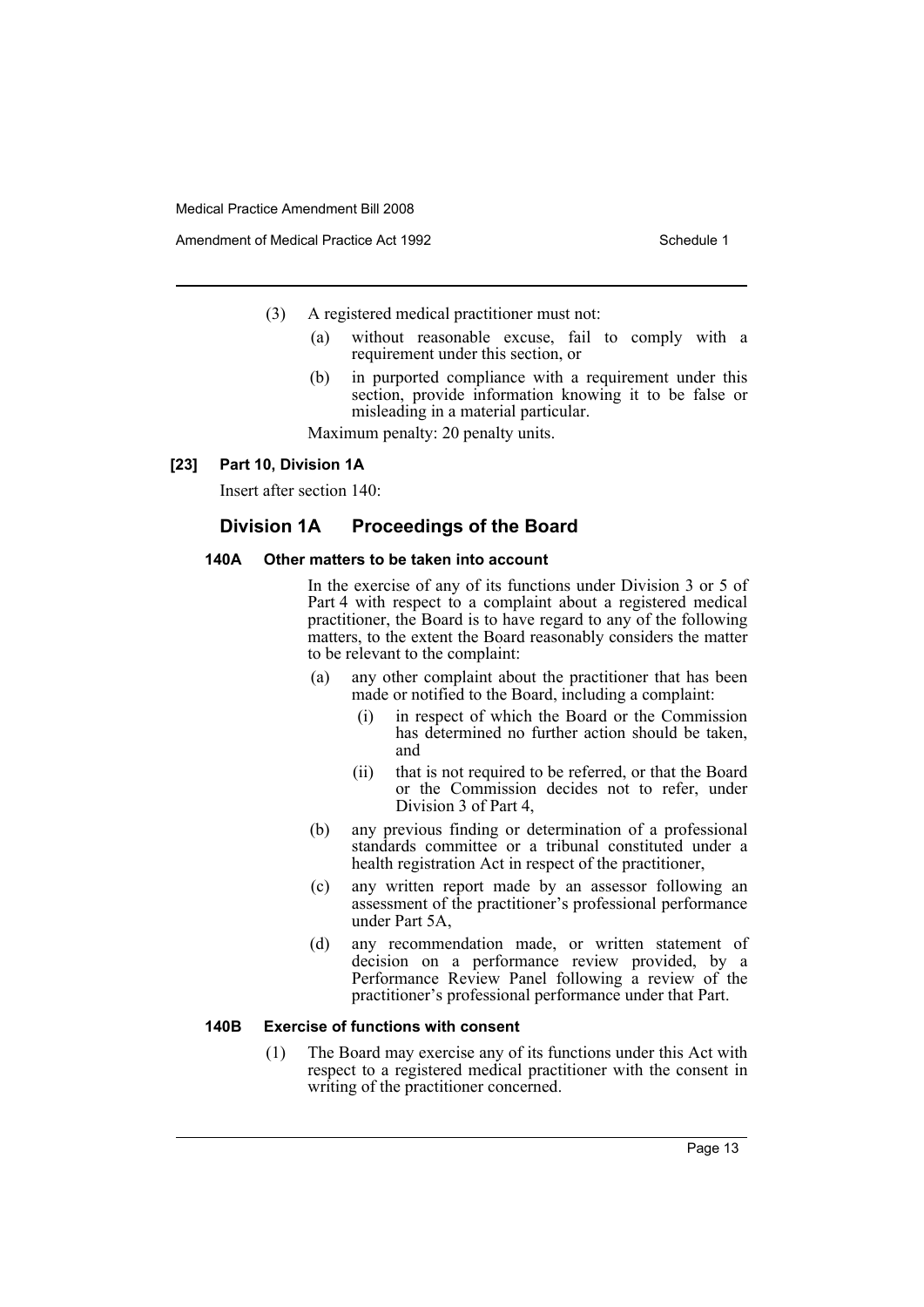Schedule 1 Amendment of Medical Practice Act 1992

- (2) A function exercised by the Board with the consent of the registered medical practitioner concerned may be exercised even though any conditions otherwise required to be met or procedures otherwise required to be followed before its exercise have not been met or followed.
- (3) If a registered medical practitioner withdraws his or her consent under this section the Board must take such action as is necessary to give effect to the withdrawal of consent.

### **[24] Section 164 Adjournments and interlocutory orders**

Insert after section 164 (2):

(3) The Tribunal may, in respect of an appeal under section 95A, make an order staying the decision of the Board appealed against until the appeal has been disposed of.

### **[25] Section 168 Board to constitute Committee when required**

Omit "3 persons" from section 168 (2). Insert instead "4 persons".

### **[26] Section 169 Membership of Committee**

Omit section 169 (1) and (2). Insert instead:

- (1) A Committee is to consist of:
	- (a) 2 registered medical practitioners having such qualifications as may be prescribed, and
	- (b) one person who is legally qualified and not a registered medical practitioner and who is to be appointed by the Board as chairperson of the Committee, and
	- (c) one lay person (that is, a person who is not a registered medical practitioner) appointed from among a panel of lay persons for the time being nominated by the Minister.

### **[27] Section 171 How a Committee decides**

Omit "2 members". Insert instead "3 members".

### **[28] Section 176 Procedure for inquiry**

Omit section 176 (1) and (2). Insert instead:

(1) A Committee is to conduct proceedings on an inquiry as it thinks fit. Proceedings of a Committee are to be open to the public except when the Committee otherwise directs.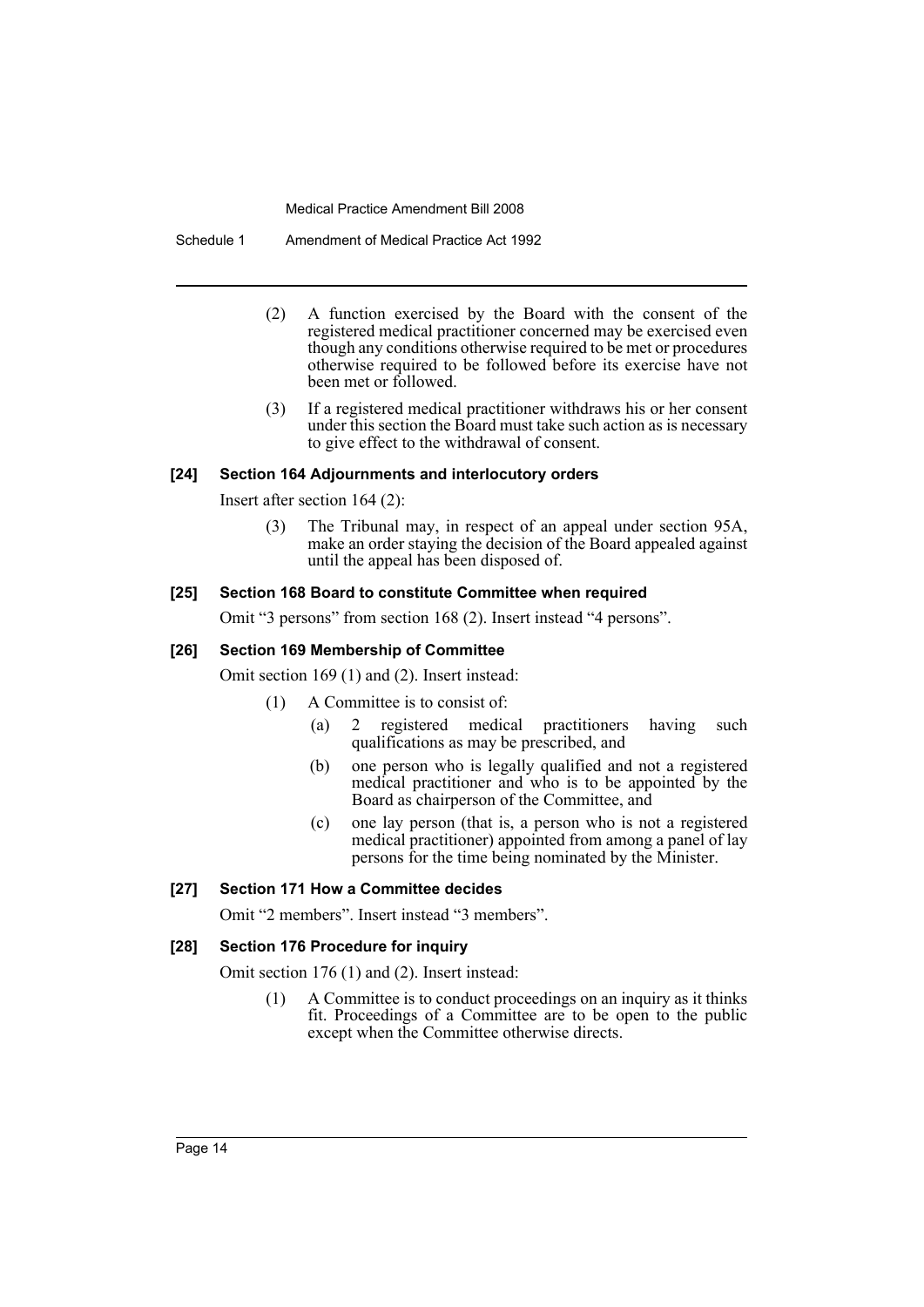Amendment of Medical Practice Act 1992 New York 1992

(2) A Committee is not to direct that proceedings are to be closed to the public unless satisfied that it is desirable to do so in the public interest for reasons connected with the subject-matter of the inquiry or the nature of the evidence to be given.

### **[29] Section 180 Committee to provide details of its decision**

Omit section 180 (4). Insert instead:

- (4) The Board:
	- (a) must make publicly available a statement of a decision provided to it under this section if the decision is in respect of a complaint that has been proved or admitted in whole or in part, and
	- (b) may disseminate any other statement of a decision as the Board thinks fit,

unless the Committee that provided the statement has ordered otherwise.

## **[30] Section 191B Notification of orders to practitioner's employer and others**

Insert after section 191B (1):

(1A) Without limiting subsection (1), the Board may give notice of any action taken under Division 5 of Part 4 to any person or body the Board reasonably considers it appropriate to notify.

### **[31] Section 191B (2)**

Omit "The notice". Insert instead "A notice under subsection (1)".

### **[32] Section 191B (3)**

Omit "The notice". Insert instead "A notice under this section".

### **[33] Schedule 2 Proceedings before a Committee or the Tribunal**

Insert "any of the following" after "on production" in clause 4.

### **[34] Schedule 2, clause 4**

Insert after clause 4 (b):

(b1) a finding, decision or determination of a professional standards committee constituted under a health registration Act,

### **[35] Schedule 2, clause 4 (c)**

Omit "or" where secondly occurring.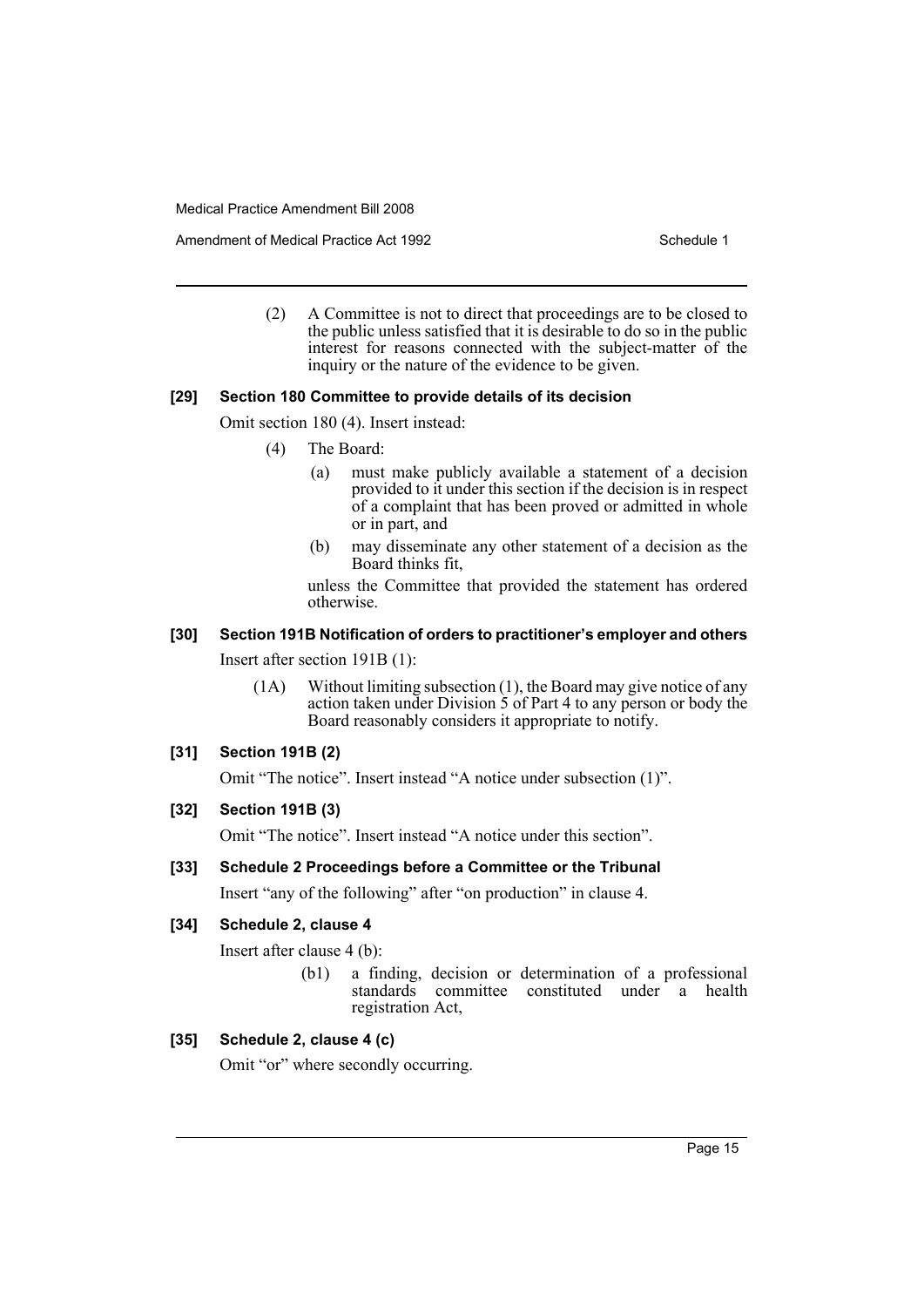Schedule 1 Amendment of Medical Practice Act 1992

### **[36] Schedule 2, clause 4**

Insert ", decision, determination" after "certificate" where secondly occurring.

### **[37] Schedule 2, clause 4 (2)**

Insert at the end of clause 4:

- (2) If the Committee or Tribunal is of the opinion that evidence so admitted is capable of establishing that a registered medical practitioner has engaged in conduct that is sufficiently similar to the conduct alleged against the practitioner in the proceedings, it may rely on the evidence in:
	- (a) making a finding that a registered medical practitioner is guilty of unsatisfactory professional conduct or professional misconduct, or
	- (b) exercising any of its powers under Division 4 of Part 4.

### **[38] Schedule 2, clause 5 (2A)**

Insert after clause 5 (2):

- (2A) In proceedings in which a Committee or the Tribunal is dealing with more than one complaint about a registered medical practitioner, the Committee or Tribunal may have regard to all the evidence before it (whether the evidence arose in relation to a complaint in respect of which the Committee or Tribunal is making a finding or any other complaint or complaints in the proceedings) when making any of the following findings:
	- (a) a finding on a question of fact in relation to the conduct of a registered medical practitioner,
	- (b) a finding that a registered medical practitioner is guilty of unsatisfactory professional conduct or professional misconduct.

### **[39] Schedule 2, clause 10 (2)**

Omit the subclause. Insert instead:

- (2) Without affecting the generality of subclause (1):
	- (a) an inquiry or appeal related to action taken by the Board under section 66 is to be listed for hearing by a Committee or the Tribunal as soon as practicable, and
	- (b) a Committee or the Tribunal may postpone or adjourn proceedings before it as it thinks fit.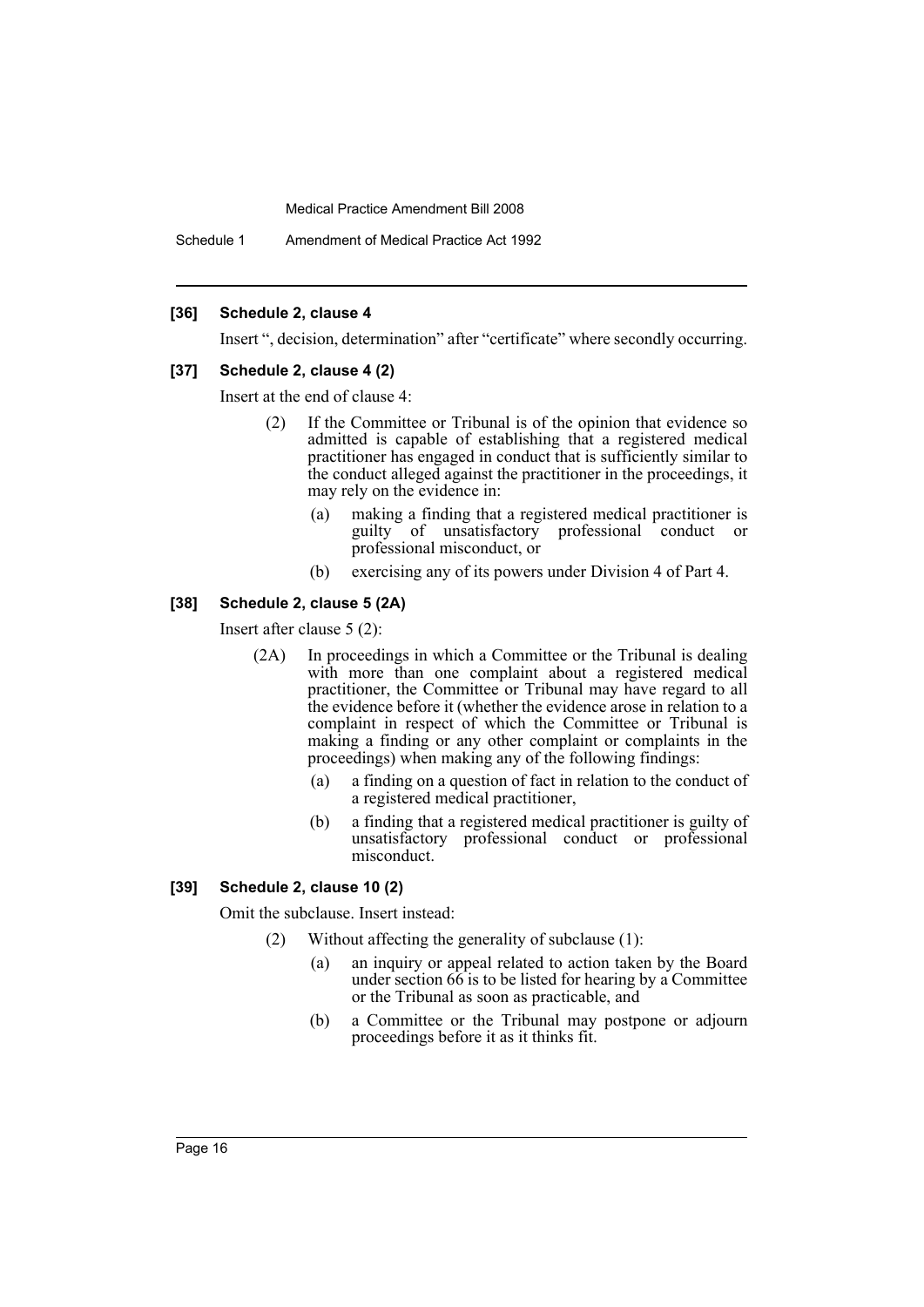Amendment of Medical Practice Act 1992 New York 1992

### **[40] Schedule 5 Savings and transitional provisions**

Insert at the end of clause 2 (1):

*Medical Practice Amendment Act 2008* (but only to the extent that it amends this Act)

### **[41] Schedule 5, Part 8**

Insert after Part 7:

### **Part 8 Provisions consequent on enactment of Medical Practice Amendment Act 2008**

### **37 Definition**

In this Part:

*amending Act* means the *Medical Practice Amendment Act 2008*.

### **38 Definition of "professional misconduct"**

Section 37, as substituted by the amending Act, extends to instances of unsatisfactory professional conduct occurring before the section is substituted.

### **39 Changes to conditions or suspension of registration**

An amendment made by the amending Act to section 66A extends to action taken by the Board before the commencement of the amendment.

### **40 Review of Board decisions**

Section 66AB extends to decisions of the Board made before the commencement of that section.

### **41 Provision of information to Commission**

Sections 66B (1A) and 66BA (3) extend to information obtained by the Board before the commencement of those subsections.

### **42 Extension of suspension**

The amendment of section 67 by the amending Act applies to the extension (after the commencement of the amendment) of the period of a suspension even if the suspension was imposed before the commencement of the amendment.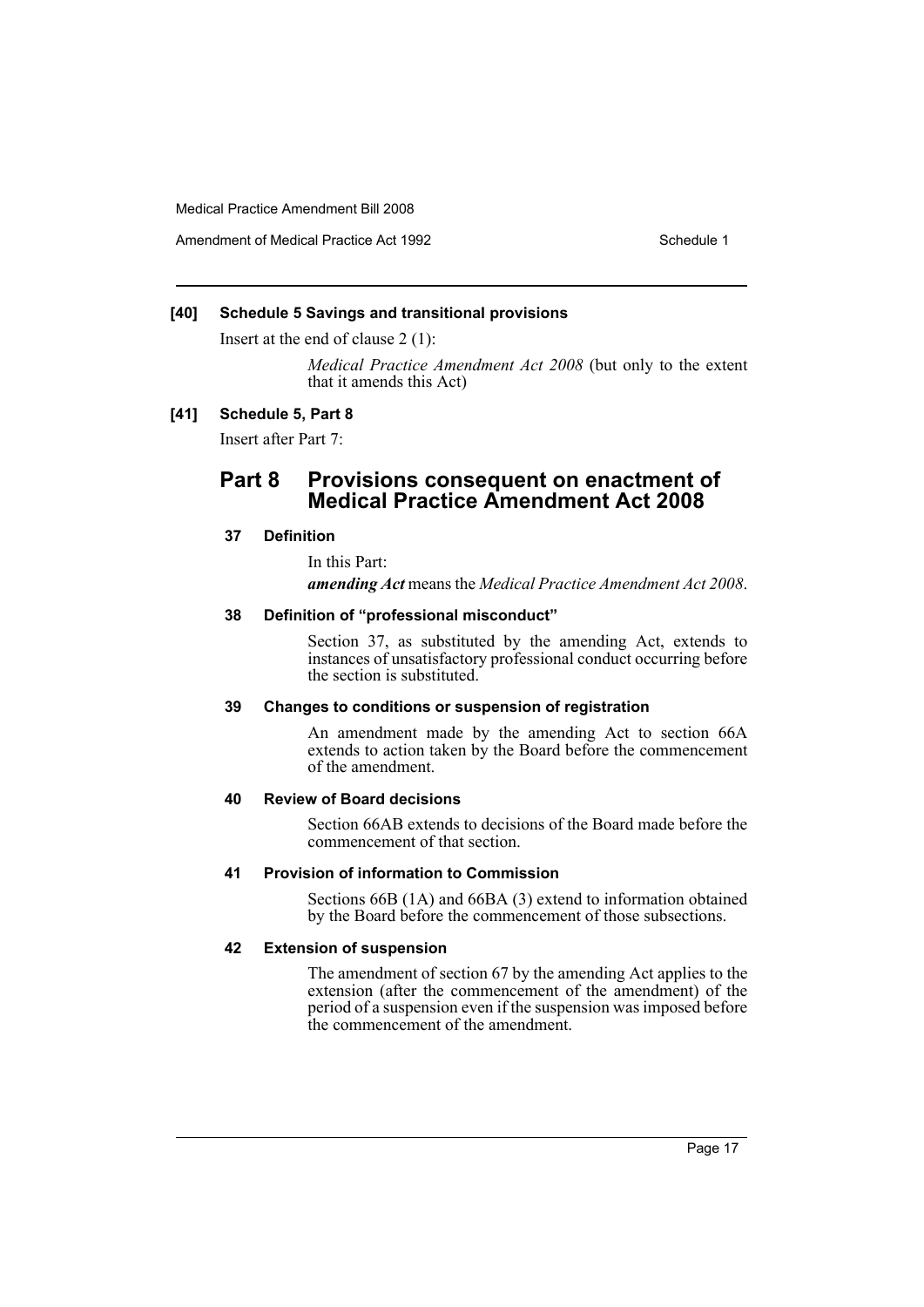Schedule 1 Amendment of Medical Practice Act 1992

### **43 Appeal on point of law**

Section 95A extends to action taken by the Board before the commencement of that section.

### **44 Matters to be taken into account by Board**

Section 140A extends to authorise the Board to have regard to matters occurring before the commencement of that section.

### **45 Notification of orders to employers etc**

An amendment of section 191B by the amending Act extends to the giving of notice of action taken before the commencement of the amendment.

### **46 Matters to be taken into account by Committee or Tribunal**

An amendment made by the amending Act to Schedule 2 extends to:

- (a) any judgment, finding, decision, determination, verdict, certificate or evidence made or given before the commencement of the amendment, and
- (b) proceedings pending before the Committee or the Tribunal on the commencement of the amendment.

### **47 Matters to be taken into account on inquiry into review application**

Section 94A (3) as inserted by the amending Act extends to any complaint made or notified to the Board before the commencement of that subsection.

### **48 Delegation by Board**

Section 66 (6) as inserted by the amending Act does not extend to a delegation made before the commencement of that subsection.

### **49 Professional Standards Committees**

- (1) An amendment made to section 168, 169 or 171 by the amending Act does not apply to a Professional Standards Committee constituted before the commencement of the amendment.
- (2) Section 180 (4) as substituted by the amending Act does not apply to a statement of a decision provided to the Board before the substitution of the subsection.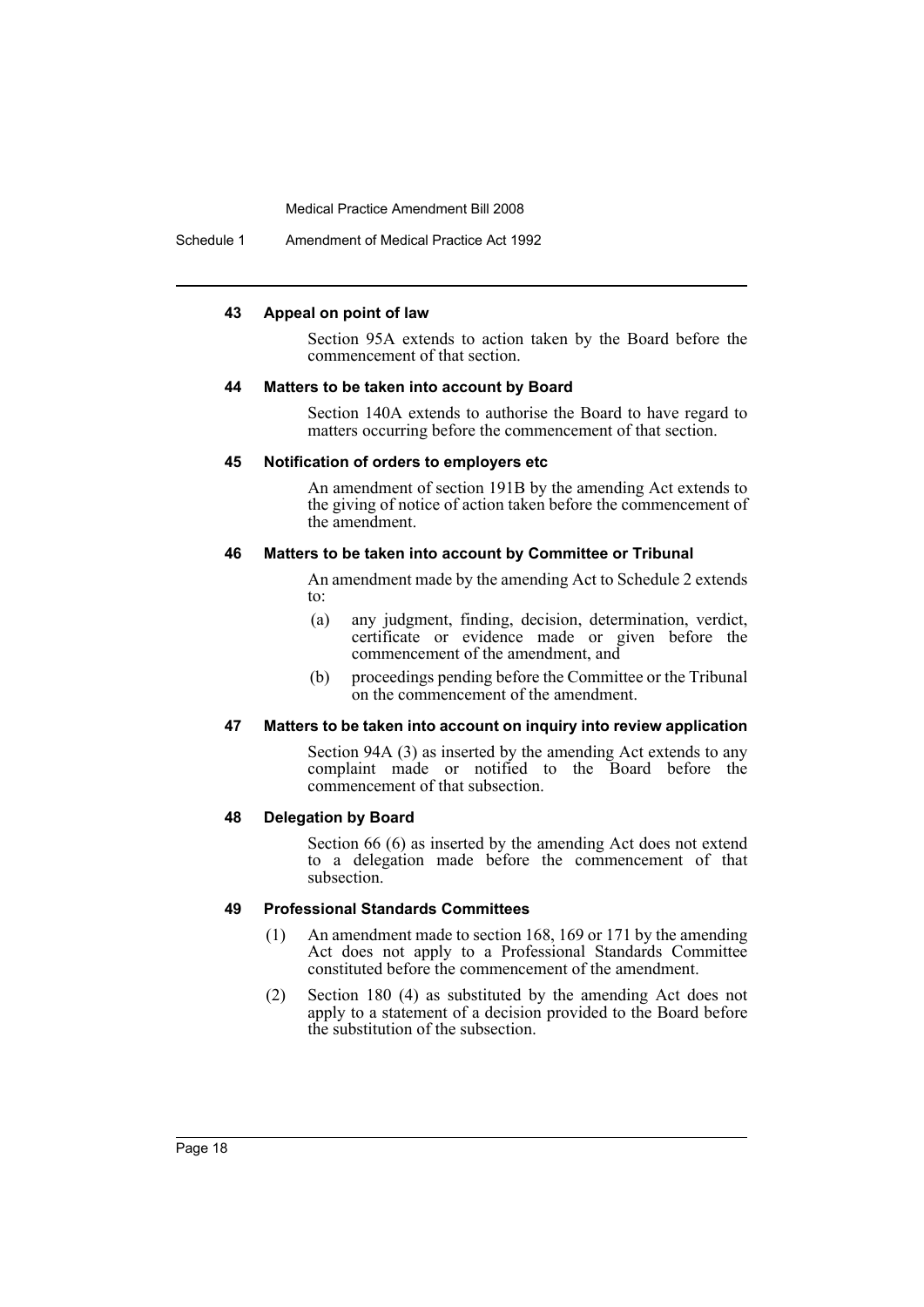Amendment of Health Care Complaints Act 1993 Schedule 2

### <span id="page-19-0"></span>**Schedule 2 Amendment of Health Care Complaints Act 1993**

(Section 4)

### **[1] Section 3 Object and principle of administration of Act**

Omit section 3 (2). Insert instead:

(2) In the exercise of functions under this Act the protection of the health and safety of the public must be the paramount consideration.

### **[2] Section 4 Definitions**

Insert in alphabetical order:

*associated complaint* means a complaint made or referred to the Commission in respect of a health practitioner who is, or a health organisation that is, the subject of another complaint being assessed or investigated by the Commission or being prosecuted by the Commission before a disciplinary body, and includes:

- (a) a complaint made at any time prior to the completion of the assessment, investigation or prosecution of that other complaint, and
- (b) a complaint that has been discontinued or terminated.

*disciplinary body* means a person or body (including a professional standards committee) established under a health registration Act that has the power to discipline a health practitioner or to suspend or cancel (by whatever means) the registration of a health practitioner.

### **[3] Section 12 Consultation between the Commission, a registration authority and the Registrar**

Insert after section 12 (2):

(3) Consultation under this section is to include consultation about any associated complaint, to the extent the Commission and the appropriate registration authority or the Registrar consider the associated complaint to be relevant.

### **[4] Section 13 The outcomes of consultation**

Insert after section 13 (2):

(2A) If either the Commission or the appropriate registration authority is of the opinion that an associated complaint that has been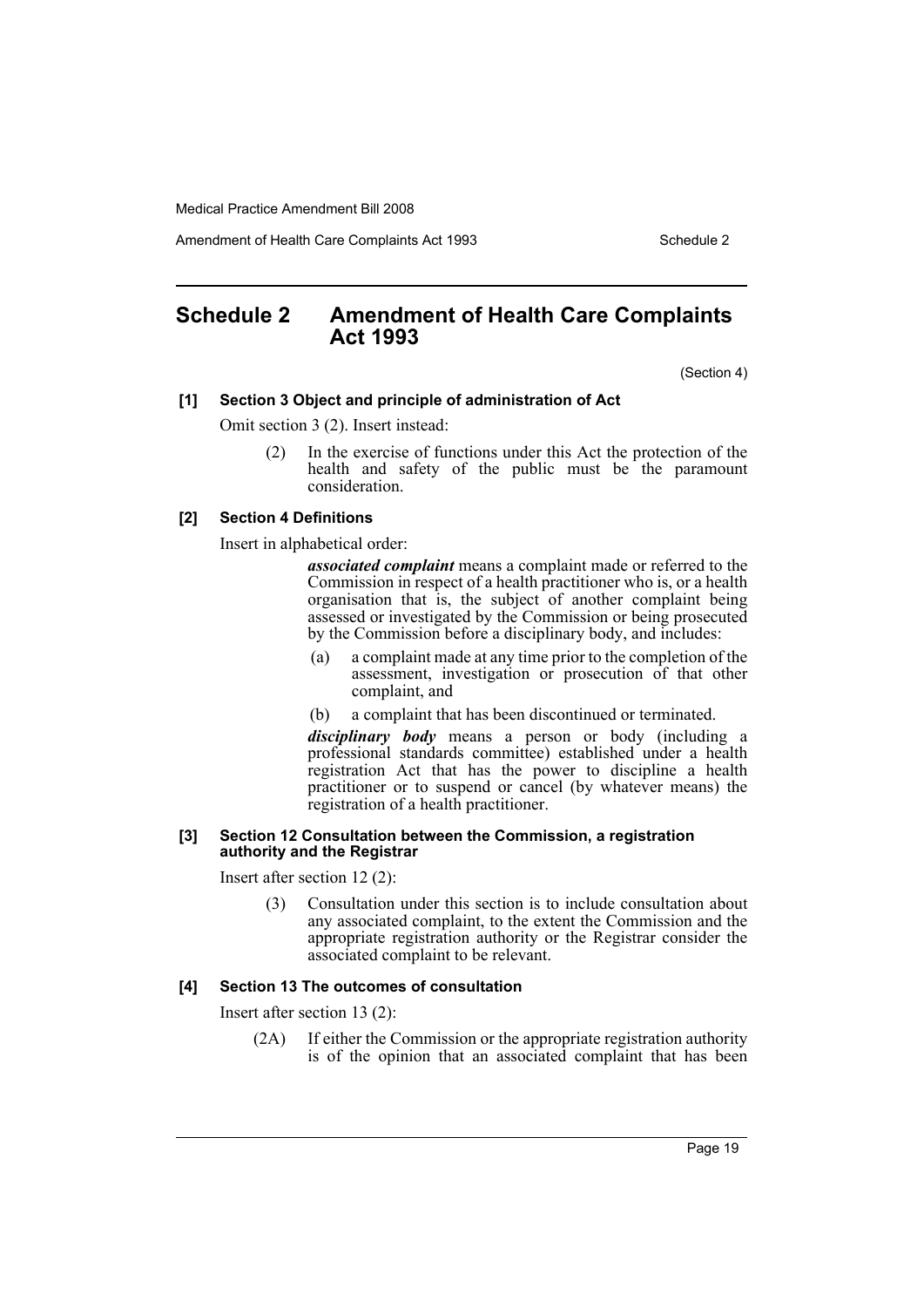discontinued or terminated and to which regard was given during consultation:

- (a) should be reopened or investigated—the complaint must be reopened and investigated in accordance with Division 5, or
- (b) should be referred to the appropriate registration authority for consideration as to whether the registration authority should take any action under the relevant health registration Act—the complaint must be so referred,

as if it had not been discontinued or terminated.

### **[5] Section 22A**

Insert after section 22:

### **22A Associated complaints to be taken into account**

In assessing, and reviewing its assessment of, a complaint relating to a health practitioner or a health organisation, the Commission is to have regard to any of the following matters, to the extent the Commission reasonably considers the matter to be relevant to the complaint:

- (a) any associated complaint,
- (b) if the complaint relates to a health practitioner:
	- (i) any previous finding or determination of a professional standards committee or a tribunal constituted under a health registration Act in respect of the practitioner, and
	- (ii) any recommendation made, or written statement of decision on a performance review provided, by a Performance Review Panel following a review of the practitioner's professional performance under Part 5A of the *Medical Practice Act 1992* and that is provided to the Commission by the New South Wales Medical Board.

### **[6] Section 29 The purpose of investigation**

Omit section 29 (2).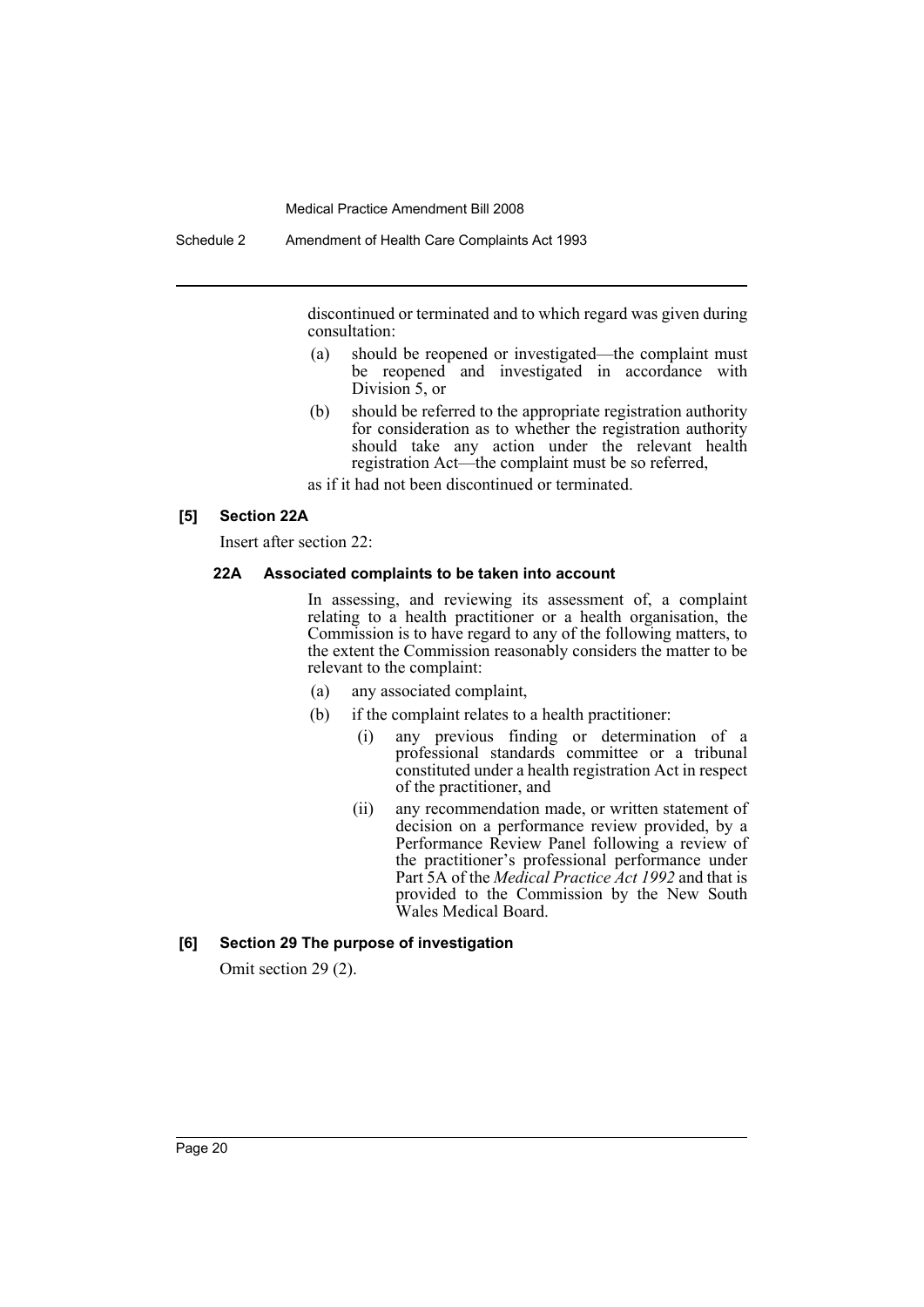Amendment of Health Care Complaints Act 1993 Schedule 2

### **[7] Section 29A**

Insert after section 29:

### **29A Conduct of investigations**

- (1) Without affecting the generality of section 92A, the investigation of a complaint is to be conducted as expeditiously as the proper investigation of the complaint permits. Expedition is particularly appropriate if the complainant or the person on whose behalf the complaint is made is seriously ill.
- (2) Before investigating a complaint, the Commission is to consider conducting a concurrent investigation into any associated complaint (other than one that has been discontinued or terminated and not reopened).
- (3) In investigating a complaint, the Commission is to have regard to any associated complaint that is not being investigated concurrently, to the extent the Commission considers the associated complaint to be relevant.

### **[8] Section 90C Criteria relevant to determinations of Director of Proceedings**

Insert after section 90C (1):

(1A) When determining whether a complaint should be prosecuted by the Commission before a disciplinary body, the Director of Proceedings is to consider making a determination with respect to any associated complaint that has been referred to the Director of Proceedings (other than an associated complaint that is a complaint that has been discontinued or terminated and not reopened) so that the complaints are prosecuted concurrently.

### **[9] Section 92A**

Insert after section 92:

### **92A Expedition of certain matters**

The Commission is to assess, investigate and, where appropriate, prosecute as quickly as practicable matters referred to it following action by:

- (a) the Chiropractors Registration Board under section 54 of the *Chiropractors Act 2001*, or
- (b) the Dental Board under section 72 of the *Dental Practice Act 2001*, or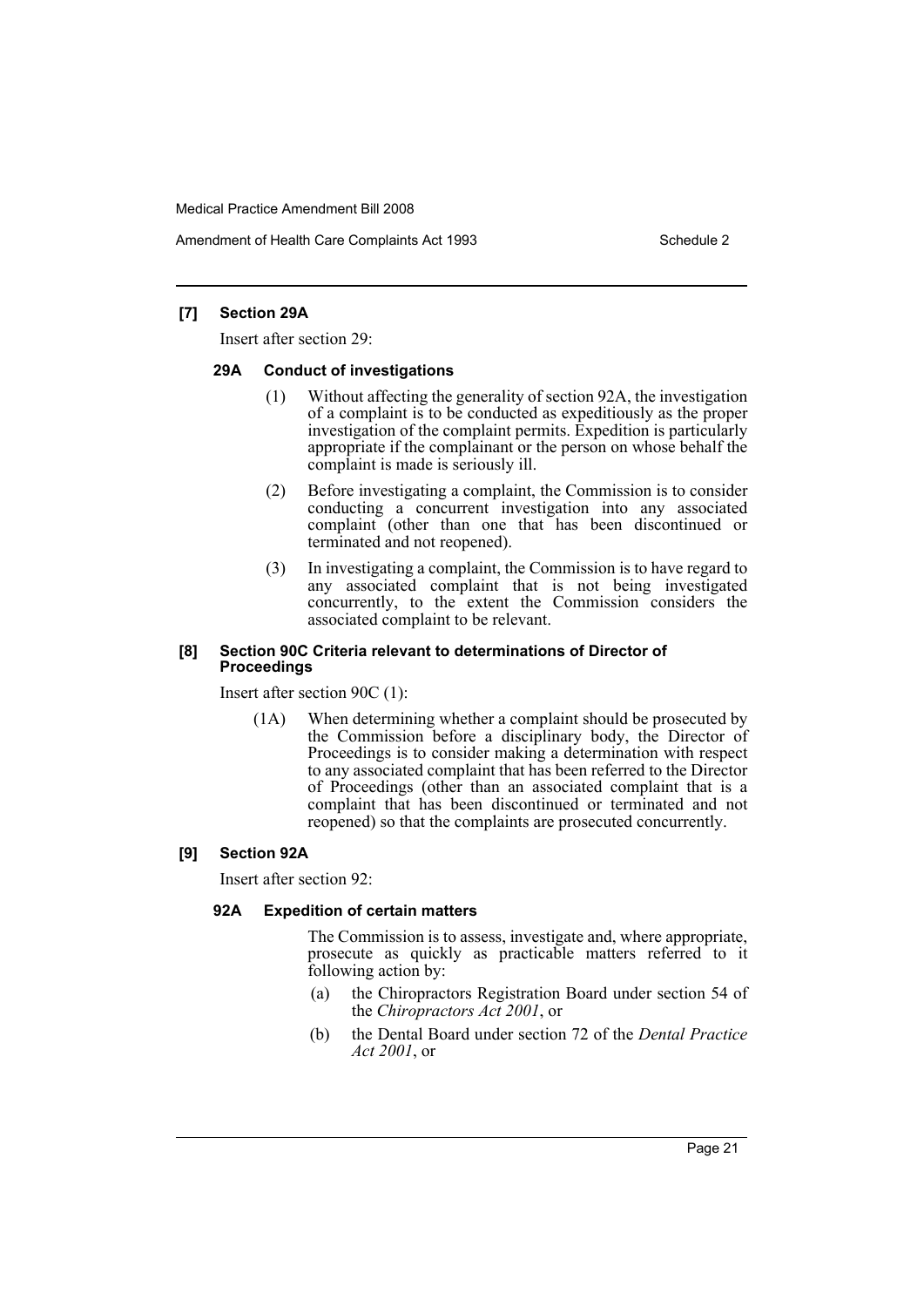- (c) the Dental Technicians Registration Board under section 19B of the *Dental Technicians Registration Act 1975*, or
- (d) the New South Wales Medical Board under section 66 of the *Medical Practice Act 1992*, or
- (e) the Nurses and Midwives Board under section 48 of the *Nurses and Midwives Act 1991*, or
- (f) the Optometrists Registration Board under section 58 of the *Optometrists Act 2002*, or
- (g) the Osteopaths Registration Board under section 54 of the *Osteopaths Act 2001*, or
- (h) the Pharmacy Board under section 67 of the *Pharmacy Practice Act 2006*, or
- (i) the Physiotherapists Registration Board under section 55 of the *Physiotherapists Act 2001*, or
- (j) the Podiatrists Registration Board under section 54 of the *Podiatrists Act 2003*, or
- (k) the Psychologists Registration Board under section 54 of the *Psychologists Act 2001*.

### **[10] Schedule 4 Savings, transitional and other provisions**

Insert at the end of clause 1 (1):

*Medical Practice Amendment Act 2008* (but only to the extent that it amends this Act)

### **[11] Schedule 4, Part 7**

Insert as Part 7:

### **Part 7 Provisions consequent on enactment of Medical Practice Amendment Act 2008**

### **19 Definition**

#### In this Part:

*amending Act* means the *Medical Practice Amendment Act 2008*.

### **20 Associated complaints**

An amendment made by the amending Act in relation to associated complaints extends to associated complaints made or referred before the commencement of the amendment.